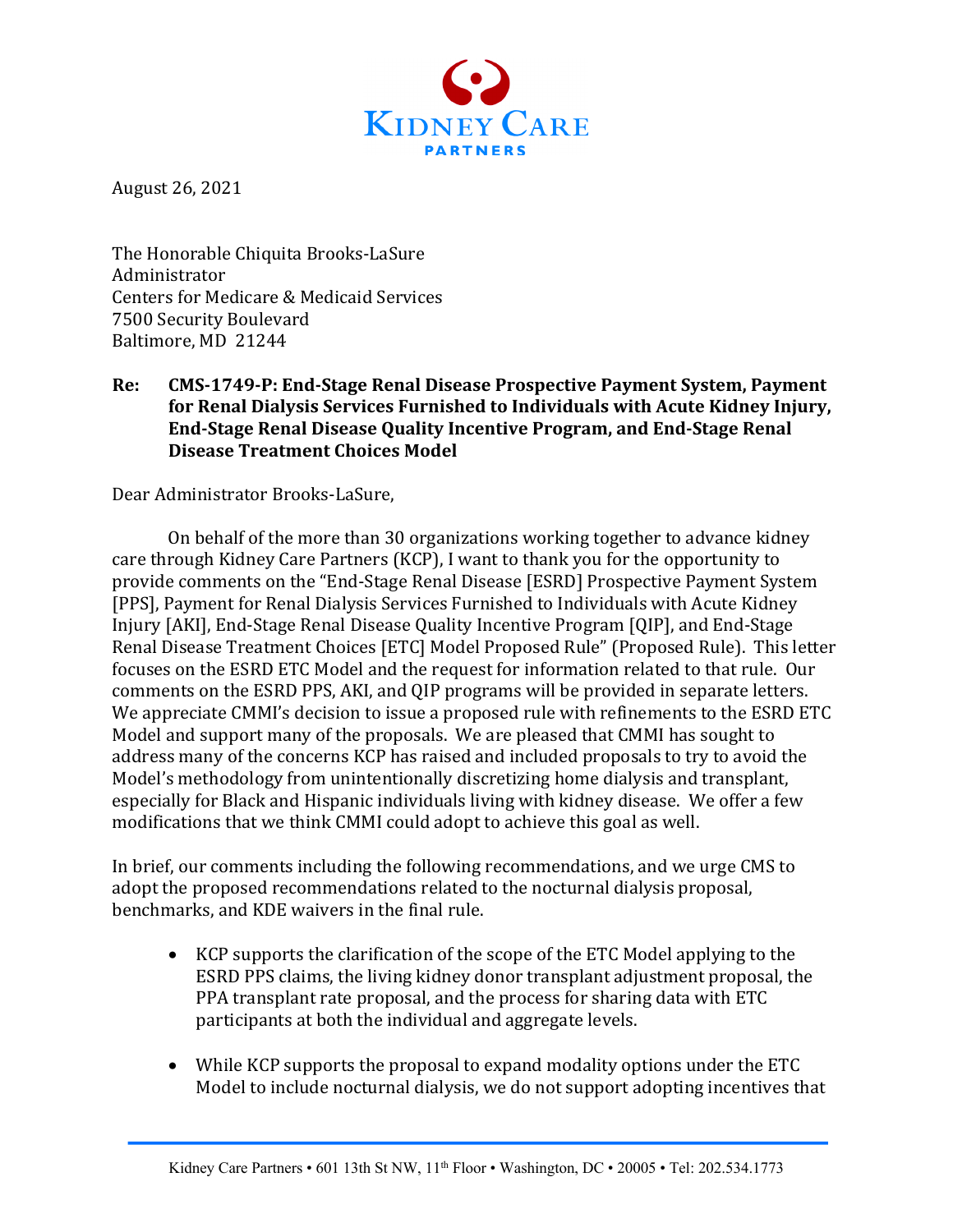The Honorable Chiquita Brooks-LaSure August 26, 2021 Page 2 of 21

> apply only to facilities whose ownership structure falls below a certain number of facilities.

- KCP also supports using a known 10 percent increase over a two MY period to increase the benchmarks, stratifying the benchmarks by dual-eligibility and LIS status, as well as an HEI adjustment for improvement. However, we offer suggested modifications to these policies to ensure that they incentivize the adoption of home dialysis and improve access to transplant for beneficiaries. The suggestions include using a set benchmark (using a population-weight methodology) rather than a moving benchmark that changes annual based upon performance in the Comparative Geographic Areas (CGAs), reducing the HEI qualifying performance percentage to 1 percentage increase every two MYs, and allowing improvement scoring options for all patient improvement, not only those with dual eligibility or LIS status.
- KCP supports extending existing telehealth and Kidney Disease Education waivers and requests additional waivers to expand access to these education services.
- Finally, KCP provides recommendations to incentivize the placement of PD catheters, recommends that CMMI support existing work on a home dialysis patient satisfaction measure, and offers recommendations on how to publish ETC participant quality outcomes.

KCP is an alliance of more than 30 members of the kidney care community, including patient advocates, health care professionals, providers, and manufacturers organized to advance policies that support the provision of high-quality care for individuals with chronic kidney disease (CKD), including those living with End-Stage Renal Disease (ESRD).

KCP wants to thank CMS for working with KCP members during the pandemic. As the Centers for Disease Control and Prevention (CDC) has recognized, patients with Chronic Kidney Disease (CKD), especially those with Stage 5 kidney failure, are at a heighten risk of contracting COVID-19. Thus, finding ways to promote care in the home through expanding telehealth services and access to laboratory testing in the home are important steps to reduce the risk of infection. In addition, allowing facilities to have the flexibility to implement programs to help patients who require in-center hemodialysis, even after diagnosed with COVID-19, has helped to ensure that all patients receive the care they need during these difficult times. Most importantly, we appreciate the Biden-Harris Administration's decision to allocate vaccines directly to dialysis facilities to allow them to leverage their thrice weekly contact with patients and encourage them to be vaccinated.

In addition, we strongly support the Administration's efforts to address inequities in health care. As we described in detail in our July letter to the Office of Management and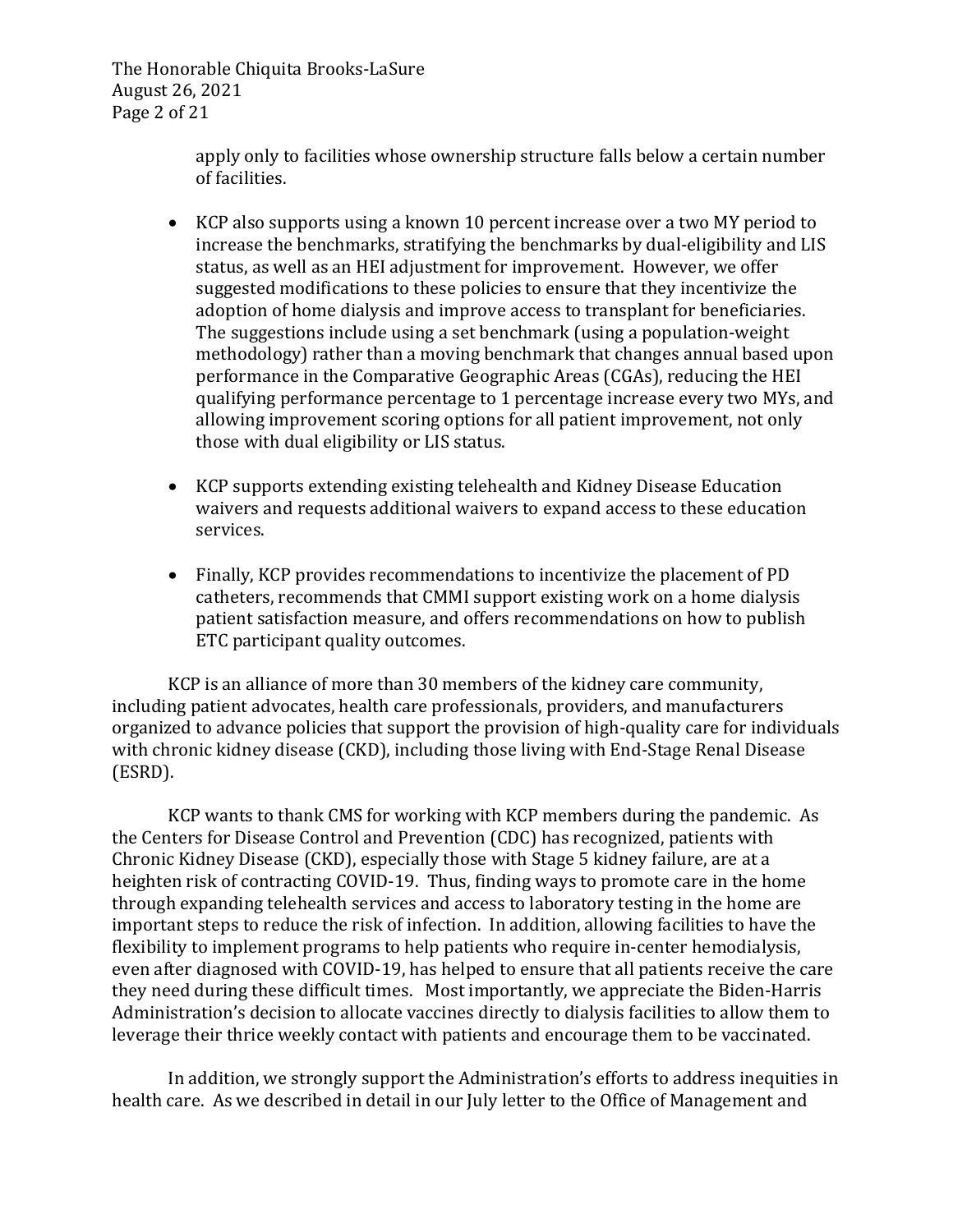The Honorable Chiquita Brooks-LaSure August 26, 2021 Page 3 of 21

Budget (OMB) request for information "Methods and Leading Practices for Advancing Equity and Support for Underserved Communities Through Government," patients with kidney disease are disproportionately from communities of color and experience inequities in the delivery of health care. Throughout this letter, KCP makes recommendations that we believe will help address this systemic problem.

As CMS and others have recognized, the modifications to the ESRD programs alone are not enough. The systemic barriers to accessing basic health care likely play a substantial role in these individuals developing kidney disease and progressing to kidney failure. The leading causes of CKD and ERSD are hypertension, diabetes, and obesity. Black and Hispanic individuals are diagnosed with these diseases more than other Americans.<sup>1</sup> We know from several years of research that people of color have greater difficulties accessing preventive care and chronic disease management services.<sup>2</sup> It is very likely that the challenges these individuals faced when trying to access basic health care services resulted in chronic diseases, such as diabetes, obesity, and heart disease, not being fully managed, which led to the development of kidney disease. We specially encourage CMS to remove existing regulatory barriers that make it difficult to identify, educate, and treat patients with earlier stages of CKD. KCP renews its commitment to work with CMS and other federal agencies to find ways to address these challenges that exist prior to an individual's kidneys failing.

Improving quality outcomes remains a top priority for KCP as well. KCP since 2005 has led the kidney community in its efforts to shift to a patient-centered, quality-based approach to providing kidney care in America. Through the Kidney Care Quality Alliance (KCQA), our members have developed measures, navigated them through the National Quality Forum's (NQF) endorsement and maintenance processes, and advocated for their inclusion in the Medicare ESRD QIP and other quality programs. In the Spring of 2021, KCQA renewed its measure development agenda. Led by Drs. George Arnoff and Keith Bellovich as the co-chairs of the KCQA Steering Committee, KCQA is developing measures in the domains of home dialysis, transplant, anemia management, bloodstream infection, and bone mineral metabolism. Each of these domains constitutes care priorities for patients. Current measures in these domains lack validity, reliability, and/or actionability. They do not provide accurate information to people living with kidney disease or the information providers need to improve outcomes. We look forward to working closely with CMS to bring these measures forward and integrate them into the ESRD QIP, Dialysis Facility Compare/Five Star, and the ETC Models. Our comments in this letter offer recommendations about our work to develop home dialysis and transplant measures that

https://www.brookings.edu/blog/up-front/2020/08/07/black-and-hispanic-americans-at-higher-risk-ofhypertension-diabetes-obesity-time-to-fix-our-broken-food-system/ Aug. 7, 2020). accessed June 28, 2021. <sup>2</sup>Kenneth E. Thorpe, Kathy Ko Chin, Yarira Cruz, *et al.* "The United States Can Reduce Socioeconomic Disparities by Focusing on Chronic Diseases." *Health Affairs* (Aug. 17, 2017)

<sup>&</sup>lt;sup>1</sup> Richard V. Reeves & Faith Smith. "Up Front: Black and Hispanic Americans at Higher Risk of Hypertension, Diabetes, and Obesity: Time to Fix Our Broken Food System." *Brookings.* 

https://www.healthaffairs.org/do/10.1377/hblog20170817.061561/full/. accessed June 20, 2021.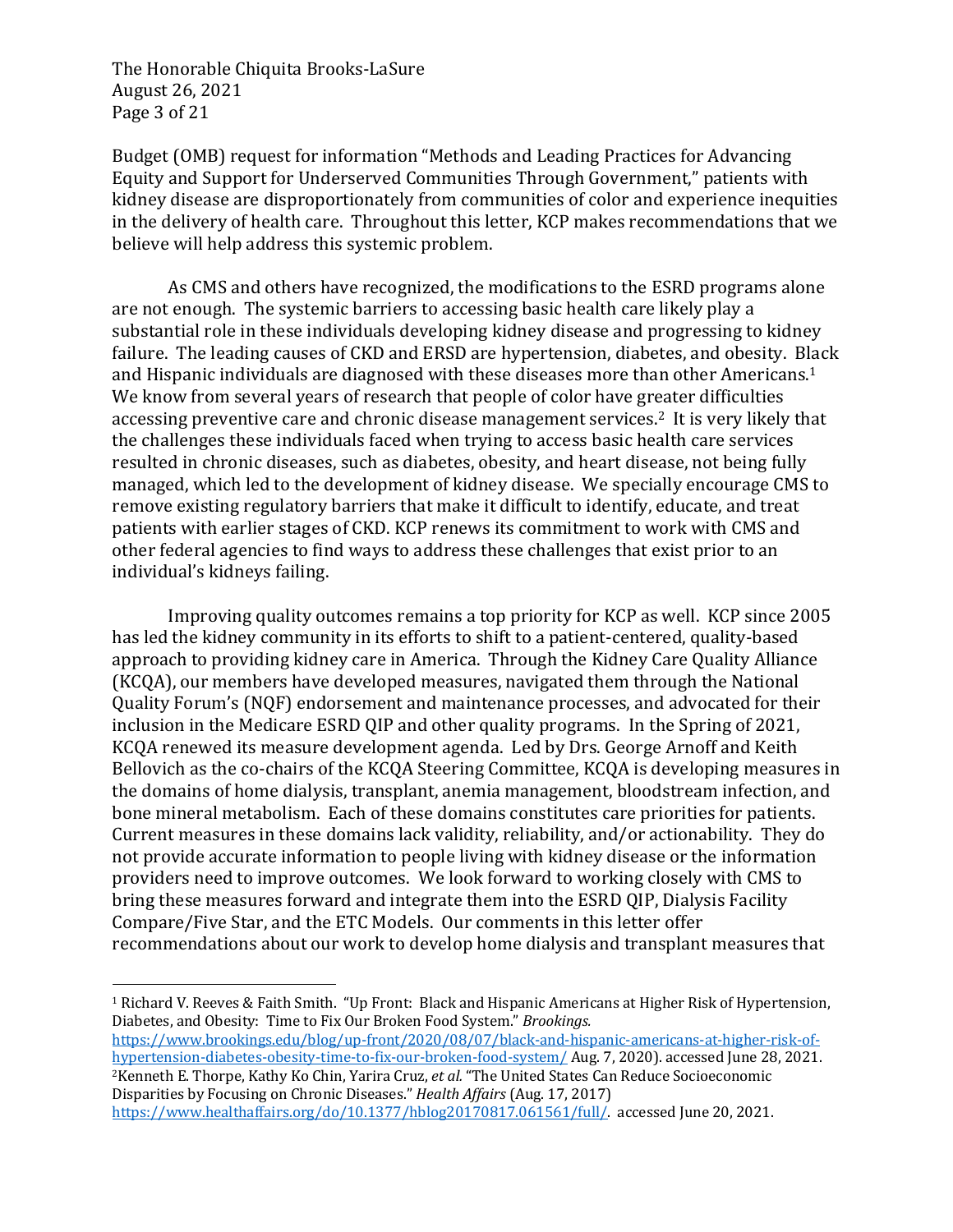The Honorable Chiquita Brooks-LaSure August 26, 2021 Page 4 of 21

will drive the outcomes sought by the Administration through the ETC model. We look forward to working with CMMI to incorporate these measures into the ESRD ETC Model.

KCP appreciates the ongoing collaborative partnership with CMS to promote transparency, accountability, and high-quality patient-centered care for the people living with kidney disease whom we serve. We look forward to working with you on this year's rulemaking.

# I. **KCP** supports the clarification of the scope of the ETC Model.

KCP supports the clarifies that the Home Dialysis Payment Adjustment (HDPA) and Performance Payment Adjustment (PPA) do not apply to claims from ESRD facilities that are not paid under ESRD PPS, but are instead paid through other Medicare payment systems. 

We also agree that the ideal is for the EQRS to be the data source go forward. However, as the Proposed Rule recognizes, there have been serious implementation issues that have delayed data entry and created data integrity problems. These have been so severe that CMS has suspended data collection and modified the implementation of the ESRD QIP in light of these problems. We encourage CMMI to work closely with the dialysis facilities and nephrologists to make sure that the data being used from EQRS is accurate and reliable and to identify work-arounds through guidance if the problems with the system persist.

### **II. KCP** supports the adjustment PPA beneficiary attribution for living **kidney donor transplants.**

KCP supports the proposal to make sure that a patient's managing physician receives credit for the patients they manage who receive a living donor transplant. We appreciate CMMI considering the implications of the current policy and suggesting modifications to avoid the unintended consequence of a different physician who might step in to manage the transplant having the patient attributed to him/her.

However, the impact of this change is minimal, and KCP encourages CMS to do more with the benchmark calculations as recommended below to incentivize and reward Managing Clinicians and dialysis facilities for achieving the goals of the Model. As the chart prepared by CDRG below shows, the impact of changes in attribution logic is limited, due to the small number of qualifying events, as displayed below. (Note that each column is a subset of the class at its left.)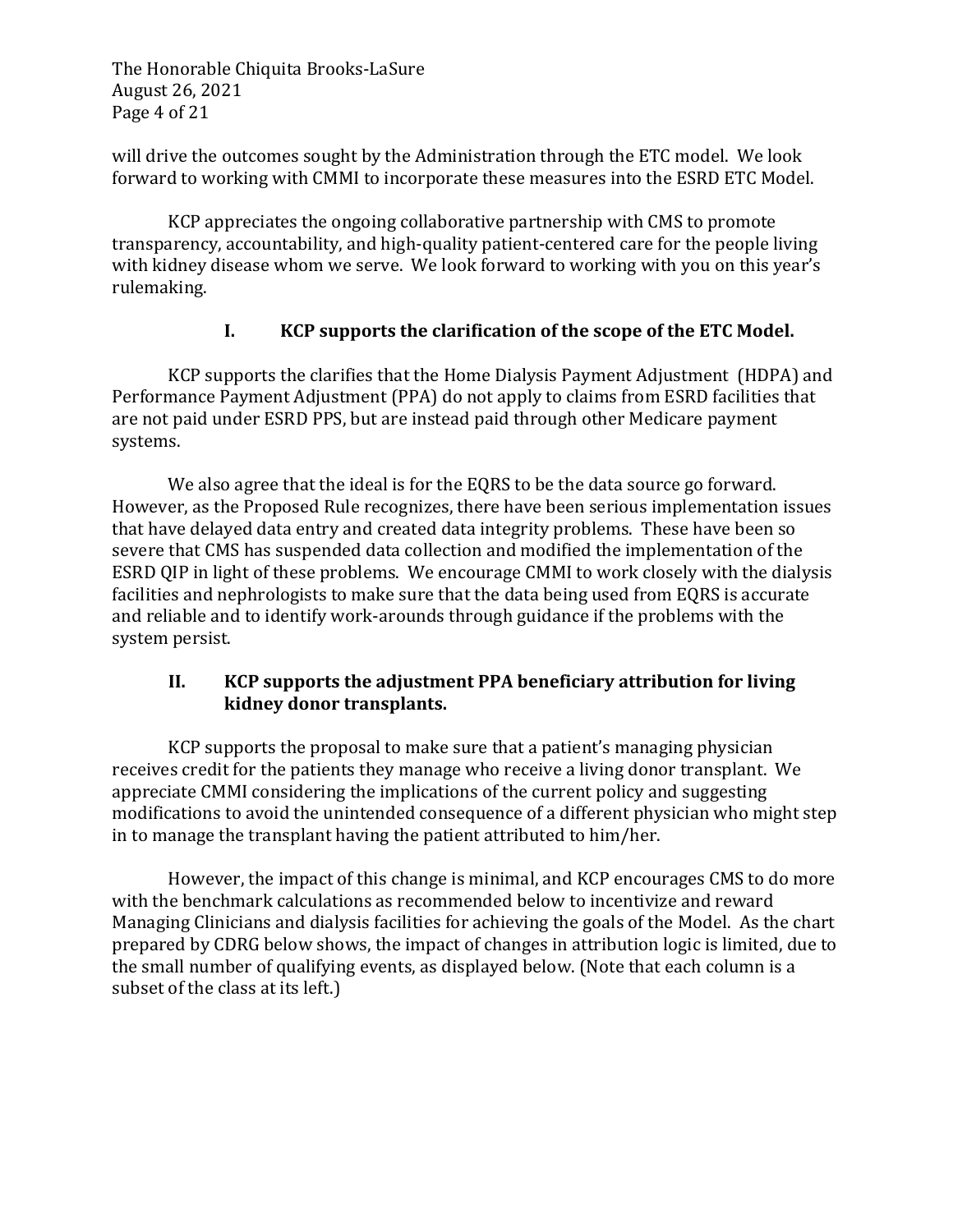|      | Number of preemptive kidney transplants, by year |         |     |  |
|------|--------------------------------------------------|---------|-----|--|
|      | <b>Preemptive</b>                                | Living- |     |  |
|      |                                                  | donor   |     |  |
| 2010 | 2,935                                            | 1,832   | 400 |  |
| 2011 | 2,944                                            | 1,774   | 343 |  |
| 2012 | 2,867                                            | 1,658   | 324 |  |
| 2013 | 2,955                                            | 1,691   | 325 |  |
| 2014 | 3,030                                            | 1,718   | 316 |  |
| 2015 | 2,948                                            | 1,723   | 325 |  |
| 2016 | 3,231                                            | 1,814   | 393 |  |
| 2017 | 3,407                                            | 1,839   | 363 |  |
| 2018 | 3,631                                            | 1,964   | 406 |  |
| 2019 | 4,022                                            | 2,127   | 483 |  |

| Table 1: Number of Preemptive Kidney Transplants by Year (2010-2019) |  |  |
|----------------------------------------------------------------------|--|--|
|                                                                      |  |  |

Despite recent growth, calendar year 2019 included only 483 transplants that were likely to be attributed to managing clinicians; only approximately 30 percent of these were attributed to clinicians participating in ETC. The straightforward conclusion is that attribution logic has very little impact on transplant rate calculations, given the far greater number of wait-listed patient-months that are included in those calculations.

**III.** While KCP supports expanding modality options for individuals with **kidney failure who require dialysis, we do not support adopting** incentives that apply only to facilities whose ownership structure falls **below a certain number. Instead, we believe that CMMI should promote** and incentivize expanded modality options for all patients, not only **patients selecting organizations not defined by CMMI as large-dialysis** organizations (LDOs).

CMMI outlined the goal of the ETC Model as incentivizing home dialysis and transplant. While patient selection of nocturnal dialysis is neither, KCP supports efforts to incentivize patient selection of all types of modalities. Federal policies should also support all modality options and be structured so as to allow patients to select the modality that is the right choice for them. Thus, we support expanding the home dialysis rate calculation to include nocturnal in-center dialysis in the numerator beginning in MY3. We also support counting patients receiving nocturnal dialysis as one half of the total number of dialysis treatment beneficiary years during the MY in which the attributed beneficiaries received nocturnal in-center dialysis in the numerator of this calculation.

However, we ask CMMI to remove the limitation of this expansion that restricts it only to patients who receive services in what CMMI has defined as "non-LDOs." While ownership size has been used to establish risk models in the ESCO program, it is not used, and should not be used, by CMS in other Medicare programs for payment bonuses or cuts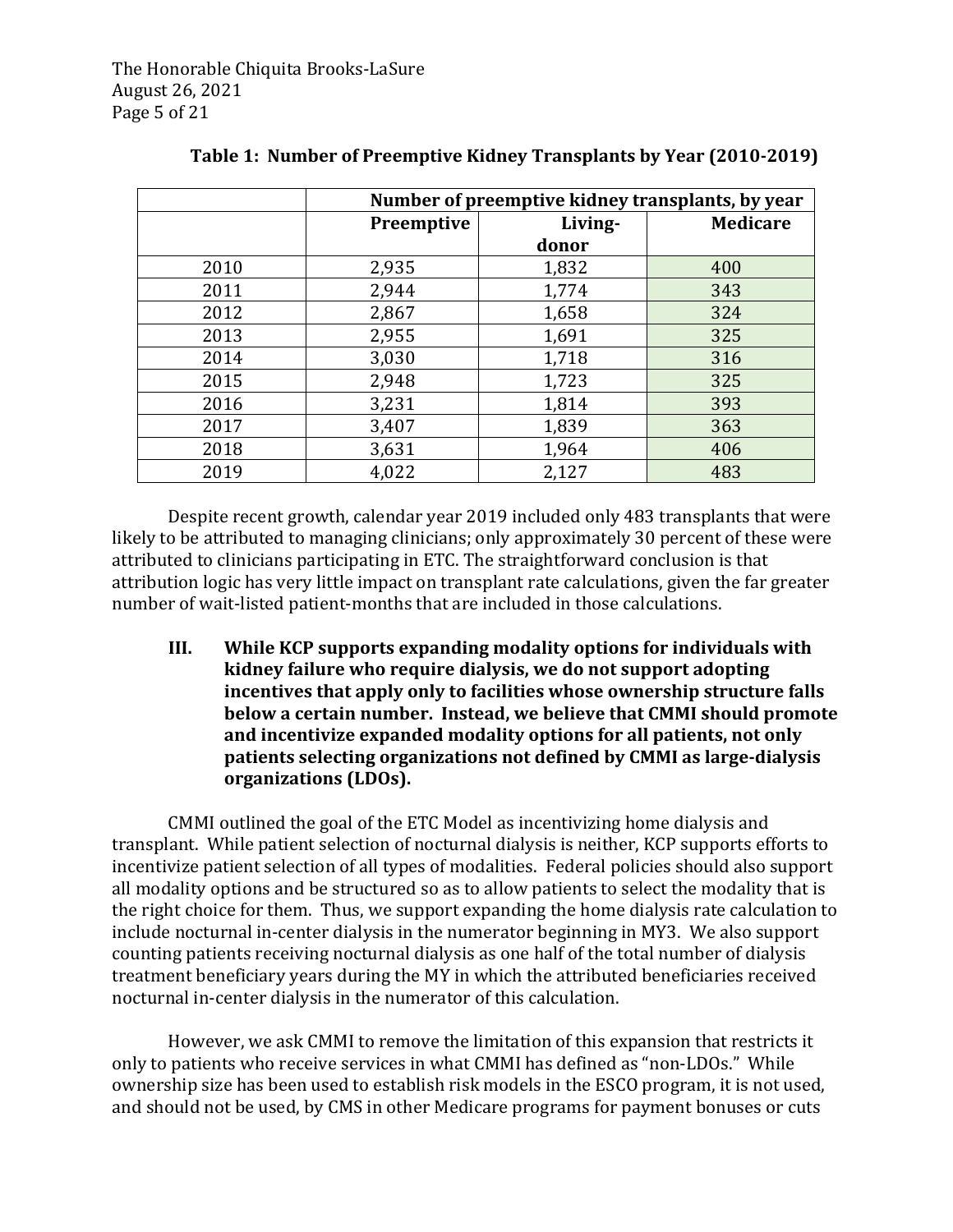The Honorable Chiquita Brooks-LaSure August 26, 2021 Page 6 of 21

directly. This policy would be unprecedented and inappropriate. It would also inappropriately eliminate a large number of Managing Clinicians.

The preamble states that the rationale for adding nocturnal dialysis to the home dialysis calculation is to increase the scoring options for facilities that are part of organizations that own fewer than 500 ESRD facilities. "[W]e do not believe that ESRD facilities owned in whole or in part by LDOs face the same resource constraints in establishing a home dialysis program as independent ESRD facilities or ESRD facilities owned by small dialysis organizations."<sup>3</sup> However, this policy will do little to improve scoring for any facility, as the data analysis by CDRG demonstrates.

Adding nocturnal dialysis patients to the number will have little impact on the performance calculation. Very few patients select nocturnal dialysis as their modality of choice. There are many legitimate reasons for this fact. However, as with home dialysis, it is another alternative to in-center dialysis that patients should be encouraged to consider. As such, CMMI should incentivize its consideration for all individuals with kidney failure, not only those individuals who select a facility in a non-LDOs.

The table below shows the percentiles of home dialysis rates for all aggregation units formed by dialysis facilities, regardless of ETC participation. It indicates that nocturnal hemodialysis, whether accounted in all facilities or only non-LDO facilities (as proposed), currently has very small influence on critical benchmarks of home dialysis rates. 

| Percentile |                         | Home dialysis rate (%) |                       |
|------------|-------------------------|------------------------|-----------------------|
|            | Without half-credit for | With half-credit for   | With half-credit for  |
|            | nocturnal HD            | nocturnal HD           | nocturnal HD          |
|            |                         | in all facilities      | in non-LDO facilities |
| 5          | 0.00                    | 0.00                   | 0.00                  |
| 10         | 0.00                    | 0.00                   | 0.00                  |
| 15         | 1.57                    | 1.67                   | 1.57                  |
| 20         | 4.18                    | 4.19                   | 4.18                  |
| 25         | 6.02                    | 6.02                   | 6.02                  |
| 30         | 7.24                    | 7.32                   | 7.24                  |
| 35         | 8.56                    | 8.61                   | 8.56                  |
| 40         | 9.54                    | 9.66                   | 9.54                  |
| 45         | 10.61                   | 10.70                  | 10.61                 |
| 50         | 11.53                   | 11.57                  | 11.53                 |
| 55         | 12.23                   | 12.30                  | 12.27                 |
| 60         | 13.01                   | 13.20                  | 13.04                 |
| 65         | 13.92                   | 14.18                  | 14.04                 |
| 70         | 15.28                   | 15.36                  | 15.28                 |
| 75         | 16.54                   | 16.73                  | 16.54                 |
| 80         | 18.66                   | 18.84                  | 18.72                 |
| 85         | 21.88                   | 21.97                  | 21.88                 |
| 90         | 26.36                   | 26.50                  | 26.36                 |
| 95         | 38.26                   | 38.26                  | 38.26                 |

# **Table 2: Home dialysis rate quantiles in all aggregation units, before and after proposed policy regarding nocturnal hemodialysis**

386 Fed. Reg. 36322, 36378 (July 9, 2021).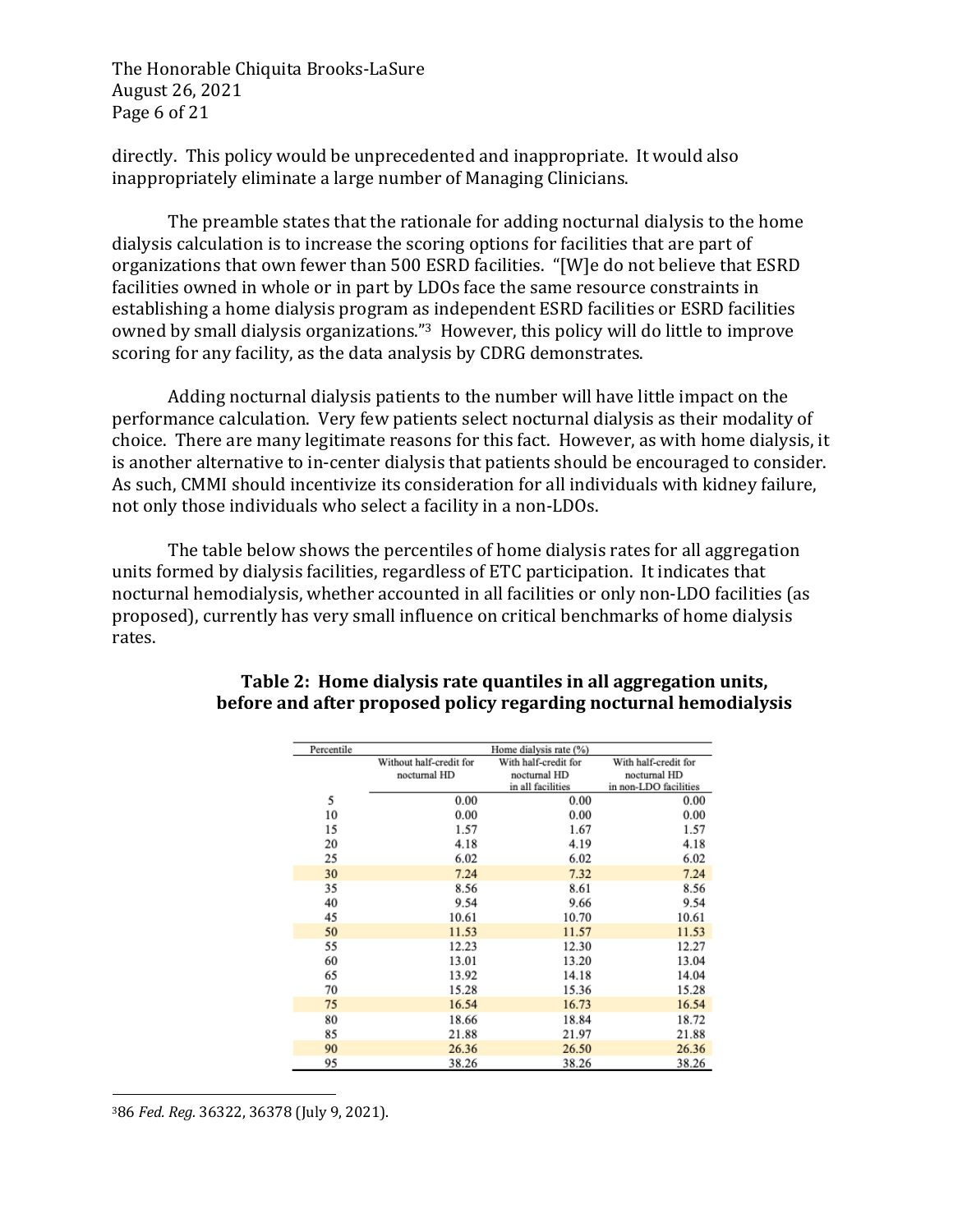The Honorable Chiquita Brooks-LaSure August 26, 2021 Page 7 of 21

Table 3 below provides the percentiles of home dialysis rates for aggregation units formed by dialysis facilities, stratified by ETC participation (of the HRR). Observe again that accounting of nocturnal hemodialysis has little influence on critical benchmarks of home dialysis rates in non-ETC facilities.

| Percentile |                         |       | Home dialysis rate (%) |       |                       |       |
|------------|-------------------------|-------|------------------------|-------|-----------------------|-------|
|            | Without half-credit for |       | With half-credit for   |       | With half-credit for  |       |
|            | nocturnal HD            |       | nocturnal HD           |       | nocturnal HD          |       |
|            |                         |       | in all facilities      |       | in non-LDO facilities |       |
|            | Non-ETC                 | ETC   | Non-ETC                | ETC   | Non-ETC               | ETC   |
| 5          | 0.00                    | 0.00  | 0.00                   | 0.00  | 0.00                  | 0.00  |
| 10         | 0.00                    | 0.00  | 0.00                   | 0.00  | 0.00                  | 0.00  |
| 15         | 1.32                    | 1.99  | 1.39                   | 1.99  | 1.32                  | 1.99  |
| 20         | 3.89                    | 4.37  | 3.89                   | 4.37  | 3.89                  | 4.37  |
| 25         | 5.94                    | 6.29  | 5.96                   | 6.29  | 5.94                  | 6.29  |
| 30         | 7.22                    | 7.39  | 7.32                   | 7.39  | 7.22                  | 7.39  |
| 35         | 8.69                    | 8.26  | 8.83                   | 8.28  | 8.69                  | 8.26  |
| 40         | 9.69                    | 9.14  | 9.77                   | 9.20  | 9.69                  | 9.14  |
| 45         | 10.74                   | 10.27 | 10.87                  | 10.40 | 10.74                 | 10.27 |
| 50         | 11.76                   | 11.12 | 11.88                  | 11.20 | 11.78                 | 11.12 |
| 55         | 12.38                   | 11.85 | 12.49                  | 12.00 | 12.40                 | 11.85 |
| 60         | 13.37                   | 12.61 | 13.50                  | 12.66 | 13.42                 | 12.61 |
| 65         | 14.48                   | 13.12 | 14.61                  | 13.43 | 14.48                 | 13.12 |
| 70         | 15.74                   | 14.32 | 15.99                  | 14.42 | 15.74                 | 14.32 |
| 75         | 17.35                   | 15.59 | 17.54                  | 15.61 | 17.35                 | 15.61 |
| 80         | 19.47                   | 16.78 | 19.73                  | 16.86 | 19.69                 | 16.78 |
| 85         | 22.50                   | 18.90 | 22.79                  | 19.05 | 22.79                 | 18.94 |
| 90         | 27.27                   | 24.69 | 27.27                  | 24.69 | 27.27                 | 24.69 |
| 95         | 39.33                   | 34.24 | 39.33                  | 34.24 | 39.33                 | 34.24 |

#### Table 3: Home dialysis rate quantiles in aggregation units, stratified by ETC participation, before and after proposed policy regarding **nocturnal hemodialysis**

Given the current adoption rates of nocturnal and the proposed scoring methodology, as well as the socio-economic status barriers experienced by patients, this proposal will not address the underlying concerns expressed by dialysis facilities because the adoption rates would have to increase exponentially to have any meaningful impact. and that seems very unlikely.

Second, the assumption that adding nocturnal dialysis will address resource barriers non-LDO facilities face is not correct. In speaking with several of KCP members whose facilities fall outside of the definition of non-LDO, they indicate that while they support the inclusion of nocturnal dialysis, it is not easier to provide nocturnal dialysis than home dialysis, nor are the resources associated with providing nocturnal dialysis less. Many facilities in urban areas have little to no extra space that will allow for nocturnal dialysis to be an option. Many patients cannot be away from their families at night. Other socio-economic status barriers that make home dialysis difficult to select also impact a patient's ability to select nocturnal dialysis. Because the ETC Model does not address these barriers, the non-LDO KCP members do not believe that the incentivizes in the Model will result in a significant increase in patients selecting nocturnal dialysis. Yet, they do supports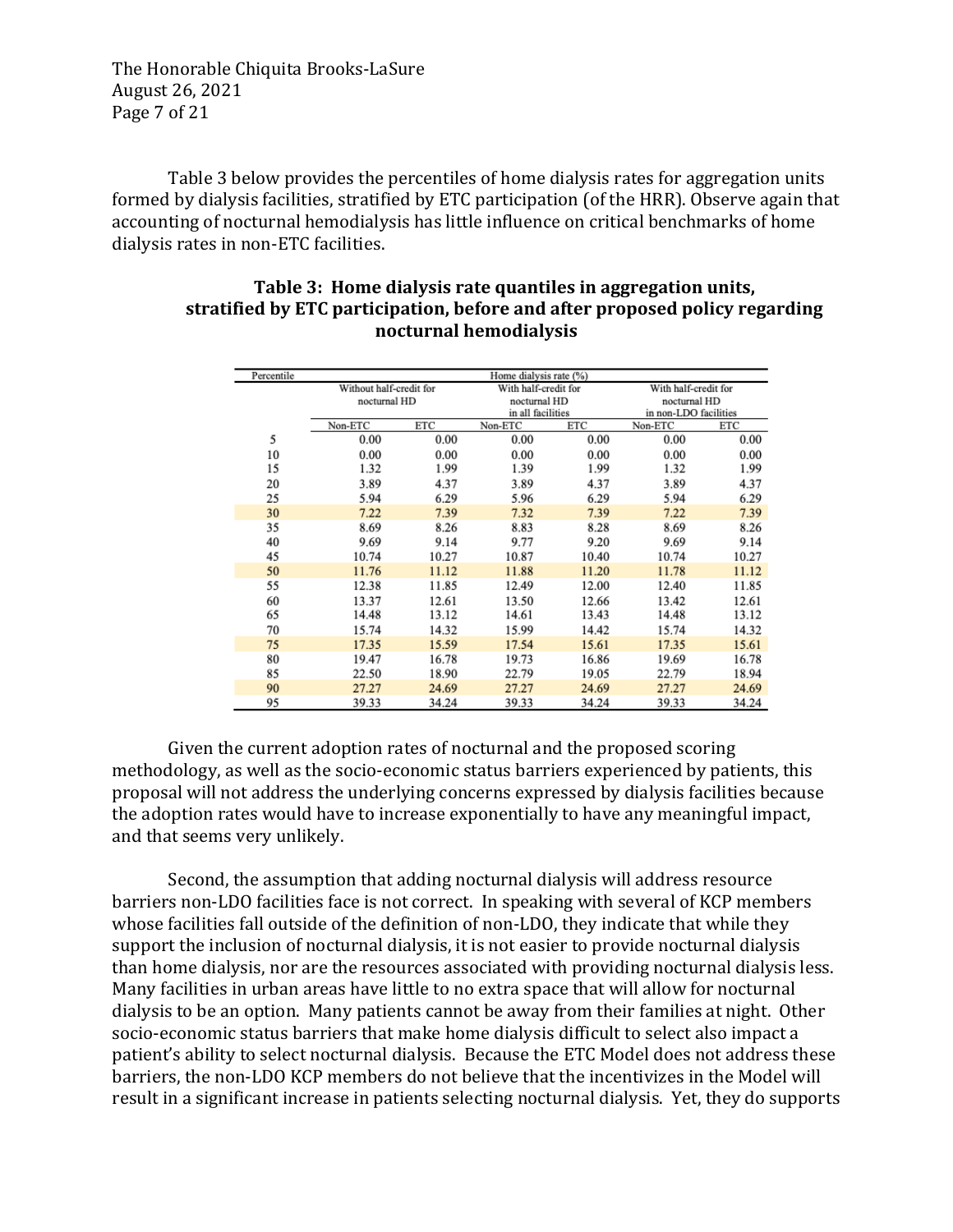The Honorable Chiquita Brooks-LaSure August 26, 2021 Page 8 of 21

it inclusions for all dialysis facilities, regardless of the size of their organization, to support patient choice.

Data analysis by CDRG supports this position as well. In the current analysis, there are 1093 qualifying aggregation groups (AGs) across the United States; specifically, each AG includes  $\geq$  132 patient-months. There are 349 AGs participating in ETC. There are 162 AGs operated by the two largest dialysis provider organizations, and 187 AGs operated by all other dialysis provider organizations. The table below shows the home dialysis rate "credit" due to nocturnal in-facility hemodialysis. Note that the credit values in the table are exactly equal to one-half of the utilization (on a percentage basis) of nocturnal in-facility hemodialysis.

|                 | Mean credit | AGs with credit |             |                 |
|-----------------|-------------|-----------------|-------------|-----------------|
|                 |             | AGs $(N)$       | Mean credit | Credit range    |
| LD <sub>0</sub> | 0.138       | 39              | 0.571       | 0.020-1.322     |
| All others      | 0.014       |                 | 0.875       | $0.010 - 2.221$ |

### Table 4: Contribution of nocturnal in-facility hemodialysis

As this chart shows, this proposal would not create a substantial increase for either LDOs or other dialysis facilities. If LDOs were included, the impact would be very similar to what other facilities would receive as well. Again, we believe this shows that there is no empirical data to support the distinction between LDOs and nonLDOs.

Based on the data and the experience of our members, KCP asks that CMMI expand the ETC Model as proposed to incentivize the selection of nocturnal dialysis, but apply it to all patients, regardless of the ownership size of their facility.

# **IV. KCP** supports the PPA transplant rate proposal.

KCP supports the proposal to excluded ESRD beneficiaries and, when applicable, pre-emptive LDT beneficiaries who have been diagnosed with vital solid organ cancers (heart, lung, liver and kidney) and who are receiving treatment, in the form of radiation or chemotherapy, for such cancers from both components of the denominator of the transplant rate for both ESRD facilities and Managing Clinicians for the duration of the MY. We ask that CMS clarify that cancers not be limited to the list outlined in the proposed rule and that the final rule exclude all cancers from the transplant calculation. This policy should be consistent with the KDIGO transplant guidelines.<sup>4</sup> This alignment is important because transplant referrals that will not result in listing are time consuming for patients

<sup>&</sup>lt;sup>4</sup>KIDGO. "KDIGO Clinical Practice Guideline on the Evaluation and Management of Candidates for Kidney Transplantation." 104 *Transplantation* S1 (2020) *available at:* https://kdigo.org/wpcontent/uploads/2018/08/KDIGO-Txp-Candidate-GL-FINAL.pdf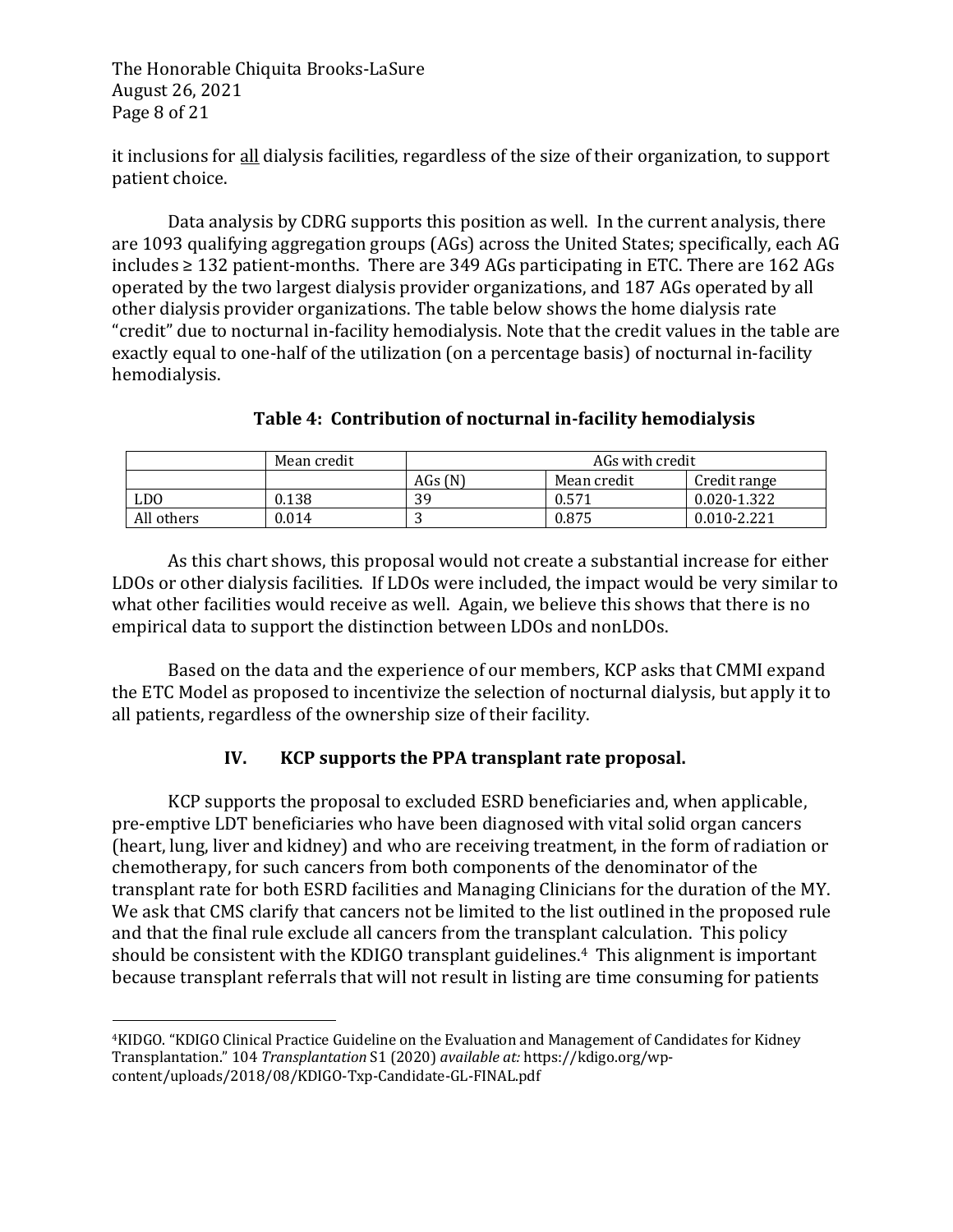The Honorable Chiquita Brooks-LaSure August 26, 2021 Page 9 of 21

(and, therefore, not patient-centered) and time-consuming for transplant centers (dividing their time from providing care for people listed for and with transplants). We also support the six-month lookback period for identifying these individuals.

- **V. KCP** continues to support adopting a population-weight benchmark and allowing for improvement in the top tier of scoring (regardless of a patient's status), and, with modifications, the proposed changes to benchmarking and scoring.
	- A. **KCP** supports the certainty created by increasing achievement benchmarks a set amount, but asks CMMI to use a lower percentage increases and to adopt an absolute **benchmark rather than a benchmark relative to the Comparison Geographic Areas (CGA) to avoid** disincentivizing efforts to increase home dialysis and transplant for patients not participating in the ETC Model.

KCP agrees that it is important to provide participating facilities and nephrologists with the change in the benchmarks in advance so that they understand the goals they are trying to meet. CMS proposes increasing the achievement benchmarks above previous year's benchmark by 10 percent every two MYs, beginning for MY3, is an appropriate way to provide this certainty. Based on data from CDRG, it appears that 10 percent seems reasonable given 2019-20 and 2020-21 increases in home dialysis selection.

However, we disagree with the proposal to use CGA rates as the basis for this change. Doing so will inappropriately place patients in CGAs and participating HRRs at risk by disincentivizing home dialysis and transplant in the CGAs unnecessarily. Given that CGAs are 70 percent of the United States, we ask that CMS adopt population-weighted benchmark based on the current benchmarks instead. This static benchmark would be inflated to incentivize improvement and achievement above current levels. As described in section V.B., we believe benchmarks based on the population-weighted recommendations should serve as these benchmarks.

In addition, having both the percentage increased benchmark and the use of the CGAs creates a double increase factor that is not necessary or practical. The use of the CGAs also takes away the certainty that CMS seeks to establish with the percentage increase. 

Adopting this modified benchmark approach will promote health equity within the CGAs as well. Disparity in the incidence of ESRD between Blacks and Whites is striking, and progress in closing this gap has been slow. According to the USRDS 2020 Annual Data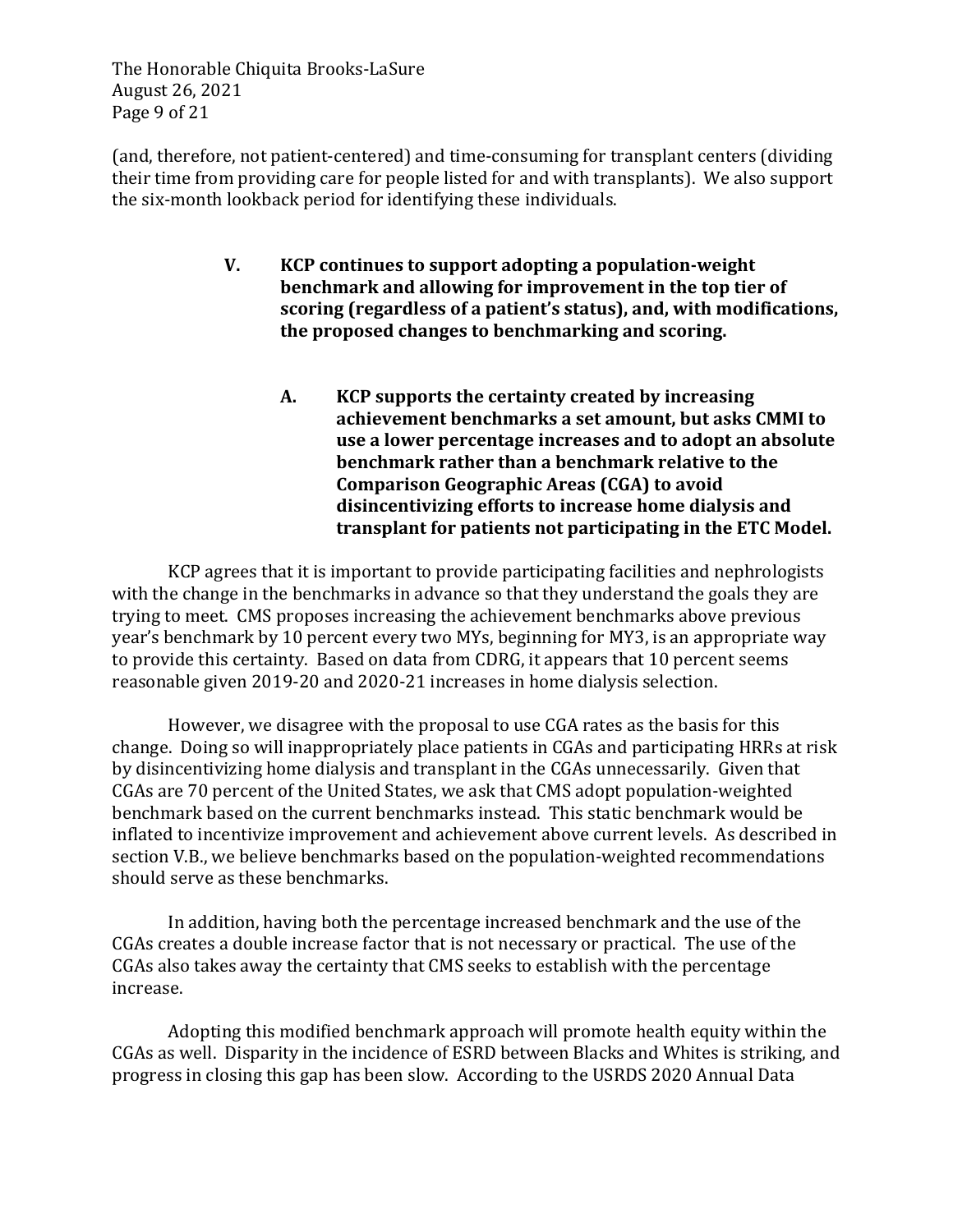The Honorable Chiquita Brooks-LaSure August 26, 2021 Page 10 of 21

Report,<sup>5</sup> the adjusted prevalence of ESRD was  $3.4$  times higher in Blacks than Whites in 2018. (USRDS Figure 1.8 by race) Ten years earlier, that ratio was 3.8, highlighting the slow progress in addressing the disparity in ESRD prevalence.

Likewise, ESRD prevalence in Hispanic populations was found to be more than 1.5 times higher than in non-Hispanics in 2018. (USRDS Figure 1.8 by ethnicity) Additionally, Black, Asian, Native Hawaiian or Pacific Islander, and multiracial populations were more likely to be diagnosed later in the disease process. For example, compared to 58 percent of White patients, 74 percent of Blacks were diagnosed with ESRD at an eGFR of less than 10 mL/min/1.73 m<sup>2</sup>. (USRDS Figure 1.20 by race and by ethnicity)

Black and Hispanic patients also frequently experience barriers to receiving a transplant or being able to select home modalities.<sup>6</sup> Black patients are less likely to initiate peritoneal dialysis (5.9 percent) or receive a preemptive kidney transplant (20.9 percent) than White patients  $(8.1$  percent and  $33.2$  percent, respectively). Among patients who were initially wait-listed in 2013, median wait-time was 5 years for Black patients but only 3.4 for years for White patients, a difference of more than 1.5 years. (USRDS Figure 6.9 by race) Between 2017 and 2018, the number of Black patients on the waiting list for a kidney transplant decreased 4.7 percent, compared to only a 1.2 percent decrease in White patients. The number of White patients on the waiting list with active status increased 0.5 percent between 2017 and 2018, compared to a 1.0 percent decrease in Black patients. In 2018, the prevalence of preemptive wait-listing was 5.0 percent among White patients and 3.9 percent among Blacks, and one-year cumulative incidence of wait-listing or transplantation was 13.7 percent in White patients and 10.3 percent in Black patients. The pattern of racial disparities also differs markedly by source of transplant; rates of deceased donor transplantation among Black and White patients have been equivalent during the past 3-4 years, whereas a large disparity in the living donor transplant rate remains and accounts for the difference in overall transplantation rates between Black and White individuals in 2018. Hispanic or Latino patients were also less likely to receive a preemptive transplant  $(1.75$  percent) than non-Hispanic patients  $(2.56$  percent).<sup>7</sup>

These gaps need to be addressed on an ongoing basis. While KCP supports the ETC Model as a way to test financial incentives as a method for expanding access home dialysis and transplant, there are other models and policy changes that can, should, and will be tested during the duration of the ETC Model. Individuals living with kidney disease in CGAs will likely be the targets of many of these interventions. It is important that the ETC Model benchmarks and scoring do not disincentivize these other options. The most direct solution to allow the ETC Model to move forward testing its approach while allowing other options to be evaluated is to use absolute and not relative benchmarks.

<sup>&</sup>lt;sup>5</sup> United States Renal Data System. 2020 USRDS Annual Data Report: Epidemiology of kidney disease in the United States. Chap. 1. National Institutes of Health, National Institute of Diabetes and Digestive and Kidney Diseases, Bethesda, MD, 2020. <sup>6</sup>*Id.* at Chap. 6. 

<sup>7</sup>*Id.*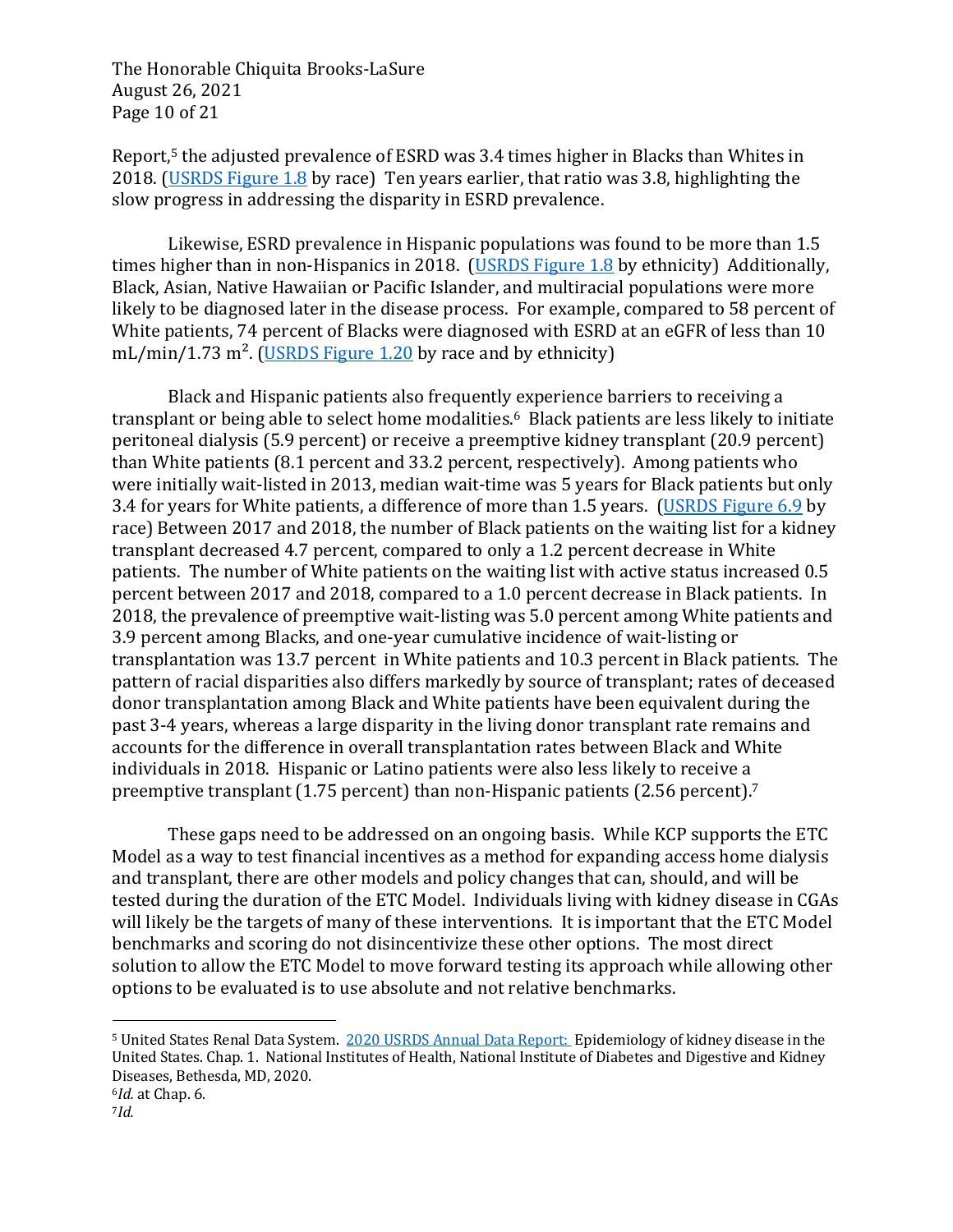The Honorable Chiquita Brooks-LaSure August 26, 2021 Page 11 of 21

Alternatively, CMMI could consider a methodology similar to that used in the ESRD Quality Incentive Program (QIP). KCP had recommended this during the initial rulemaking period as well.

KCP also wants to reiterate our support for CMMI moving away from the 80 percent goal outlined in the original ETC Model proposed rule. It is important for the overall goal of the program to be achievable, even if it includes stretch goals. Setting a target so high that it cannot be achieve creates a disincentive to try to improve performance. Based on work with the KCQA, we believe that an overarching goal should take into account he home dialysis prevalence in the majority of countries, not only the outliers, such as Hong Kong.

The most recent USRDS data indicate that home dialysis utilization stood at 12.5 percent of all dialysis patients at the end of 2018, which has been relatively stable since 2009.<sup>8</sup> We anticipate, however, that data from 2019 and 2020 will show an increase in home dialysis due to many factors, including the COVID-19 pandemic. Looking to performance in other countries, Hong Kong was the only country or region in which more than half of patients on dialysis received a home-based therapy in 2018 (69 percent PD, 3 percent HHD). Areas where a quarter or more of patients received a home-based therapy were the Mexican states of Jalisco (44 percent PD, no HHD) and Aguascalientes (35 percent PD, no HHD), Colombia (27 percent PD, no HHD), Finland (18 percent PD, 8 percent HHD), and Canada (20 percent PD, 5 percent HHD). $9 \,$  We ask CMS to take into account this information when setting the overarching goals.

The overarching goals should also take into account the realistic number of organ available for transplant and the willingness of transplant centers who control the waitlist to include patients of color and those with comorbidities. We continue to believe that establishing a floor for waitlist criteria that addresses historical health disparities is a critical policy step that is necessary to increase the number of kidney transplants.

> **B. KCP** agrees that achievement benchmarking should be adjusted to account for socioeconomic factors, but stratifying benchmarks based on dual-eligibility and Low-**Income Subsidy (LIS) status is not enough; we also request** that CMMI take the facility's patient population into account for purposes of setting the benchmarks.

KCP appreciates that CMS has taken into account concerns our members raised earlier this year about the need to address socioeconomic factors in the ETC Model. While we continue to believe that risk adjuster would be a more appropriate way to approach this issue, we understand that dual-eligible and LIS status stratification may address many of

<sup>8</sup> USRDS 2020 Annual Data Report Incidence, Prevalence, Patient Characteristic, and Treatment Modalities.

<sup>&</sup>lt;sup>9</sup> USRDS 2020 *Annual Data Report International Comparisons.*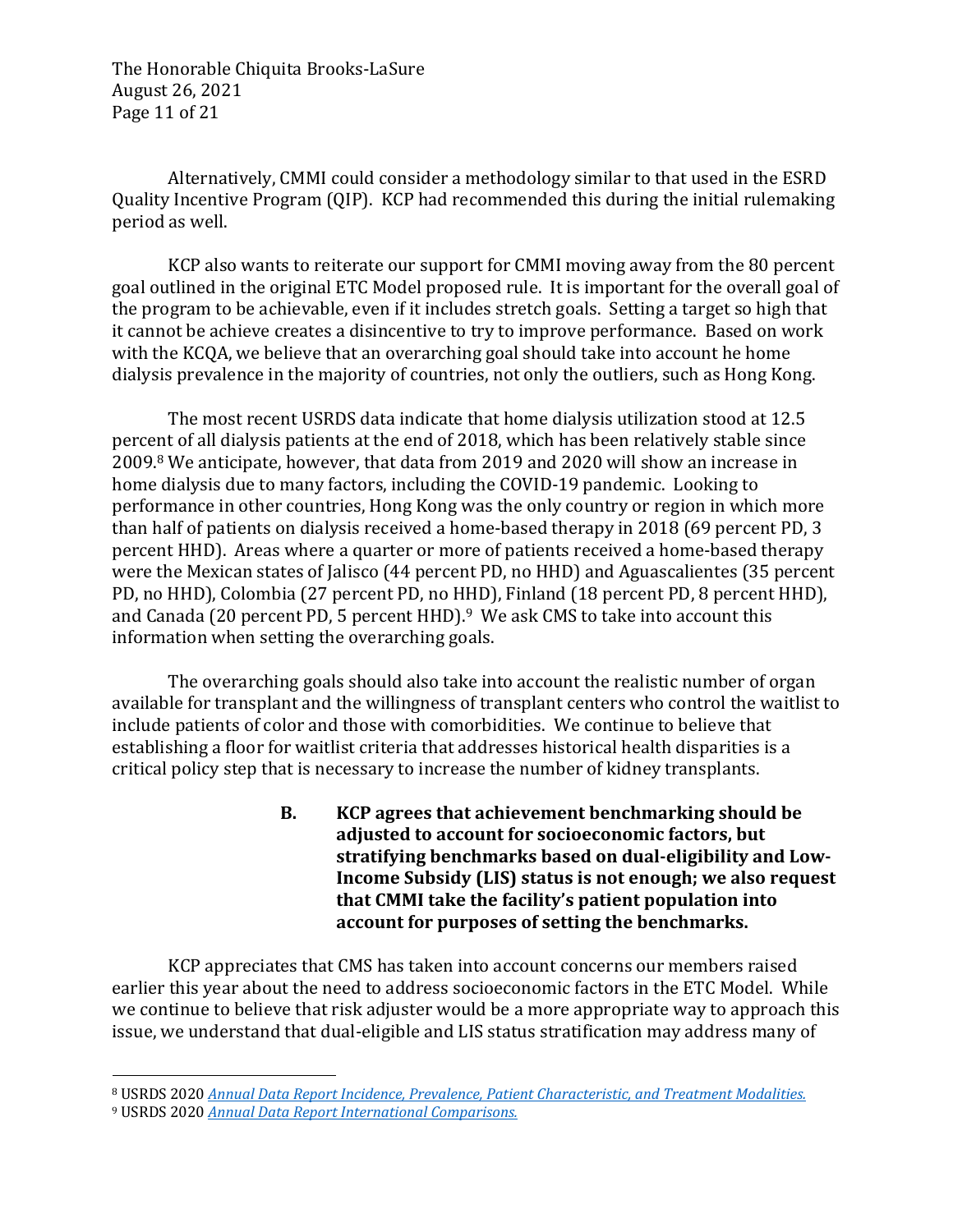The Honorable Chiquita Brooks-LaSure August 26, 2021 Page 12 of 21

the concerns we have identified as well. To help develop appropriate adjusters, we reiterate our recommendation that CMS more broadly collect social determinant of health data using Z-codes to account for and report on the most common non-clinical barriers to home dialysis, including housing or financial insecurity, minimal caregiver support, other mental and certain physical illnesses, or advanced age to provide information about them. Until risk adjusters can be developed, we support stratifying the benchmarks by dualeligible and LIS status.

KCP suggests that CMS use a threshold other than the proposed 50 percent value for the dual-eligible/LIS prevalence threshold. One option is to use a different single cut point of 40 percent. CDRG sought to identify the optimal percentage that might be appropriate if a single threshold were adopted. The table below shows the number of aggregation groups within each subgroup defined by ETC participation and DE/LIS prevalence. As the threshold value increases, the number of non-ETC AGs in the "impoverished" subgroup decreases. This will lead to less reliable benchmarks. However, as the subsequent figures show, higher threshold values also better target those aggregation groups with lower home dialysis utilization.

|                   | $x = 30\%$ | $x = 40\%$ | $x = 50\%$ | $x = 60\%$ |
|-------------------|------------|------------|------------|------------|
| Non-ETC           |            |            |            |            |
| $DE/LIS < x\%$    | 155        | 407        | 560        | 642        |
| $DE/LIS \geq x\%$ | 589        | 337        | 184        | 102        |
| ETC               |            |            |            |            |
| $DE/LIS < x\%$    | 71         | 178        | 273        | 317        |
| $DE/LIS \geq x\%$ | 278        | 171        | 76         | 32         |

**Table 5: Effect of threshold value for DE/LIS prevalence** 

Another option would be to adopt multiple thresholds that could be used to stratify the benchmarks based on dual-eligible or LIS status. CDRG analyzed the dual-eligible LIS status and identify the following curve showing in the figures below. As the figures below show, there appear to be three natural cut points. The first is between 0-35 percent; the second is between 35-70 percent; and the third is greater than 70 percent.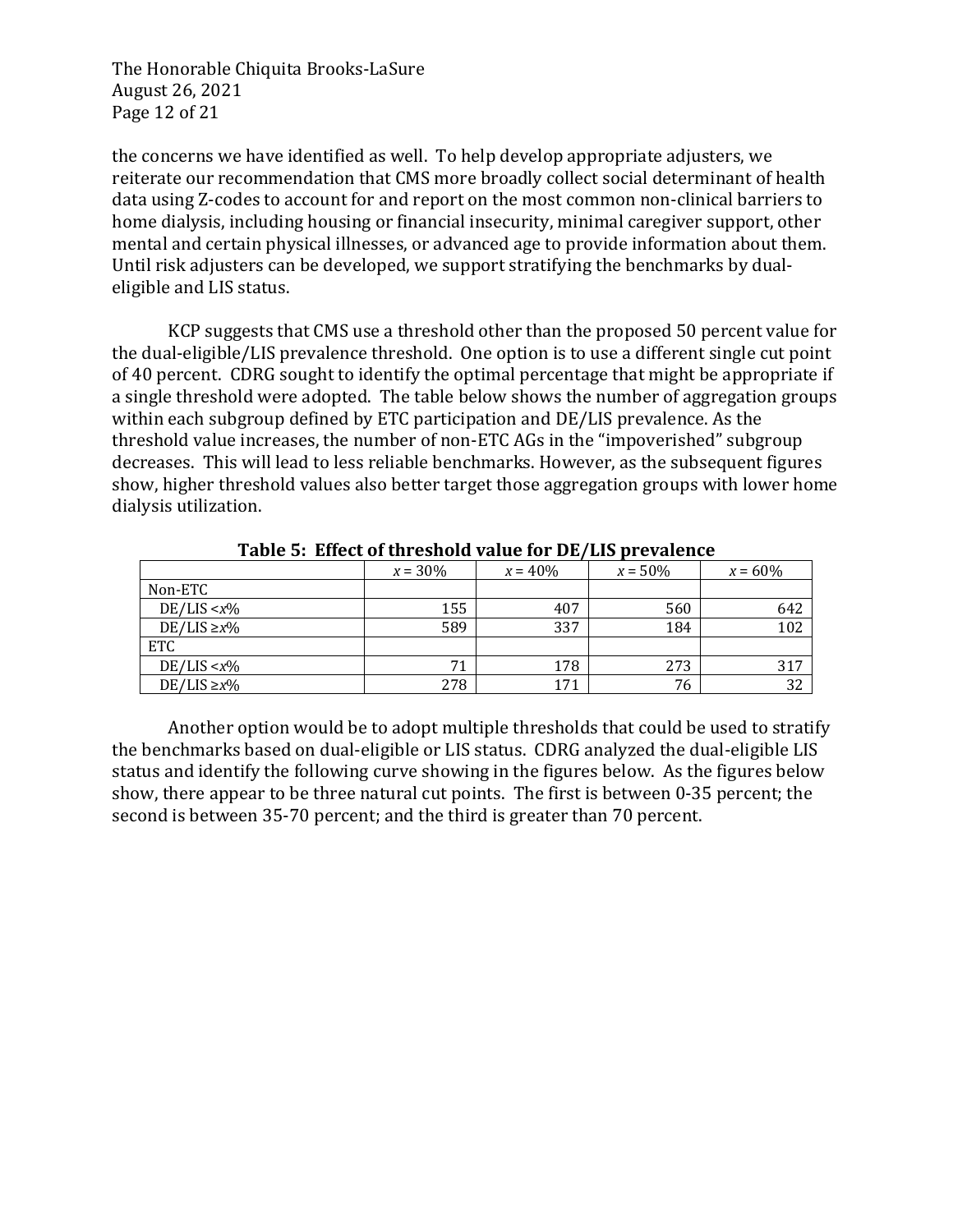The Honorable Chiquita Brooks-LaSure August 26, 2021 Page 13 of 21

#### **Figure 1: The relationship between Dual-Eligible/LIS prevalence and home dialysis utilization among all Aggregation Groups across the United States**



**Figure 2: The relationship between Dual-Eligible/LIS prevalence and home dialysis utilization among AGs Participating in the ETC** 



While we support the proposal consistent with the above comments, KCP also believes it is important for CMMI to modify the calculation of the benchmarks as we discussed in meetings earlier this year. In the current ETC benchmark methodology, all aggregation groups are treated with equal importance, regardless of the number of patientmonths, which different significantly by facility. An alternative methodology that KCP has recommended would weight aggregation groups by the number of patient-months. The net effect of weighting aggregation groups is to compress the home dialysis utilization benchmarks toward the median. The following set of figures shows the relationship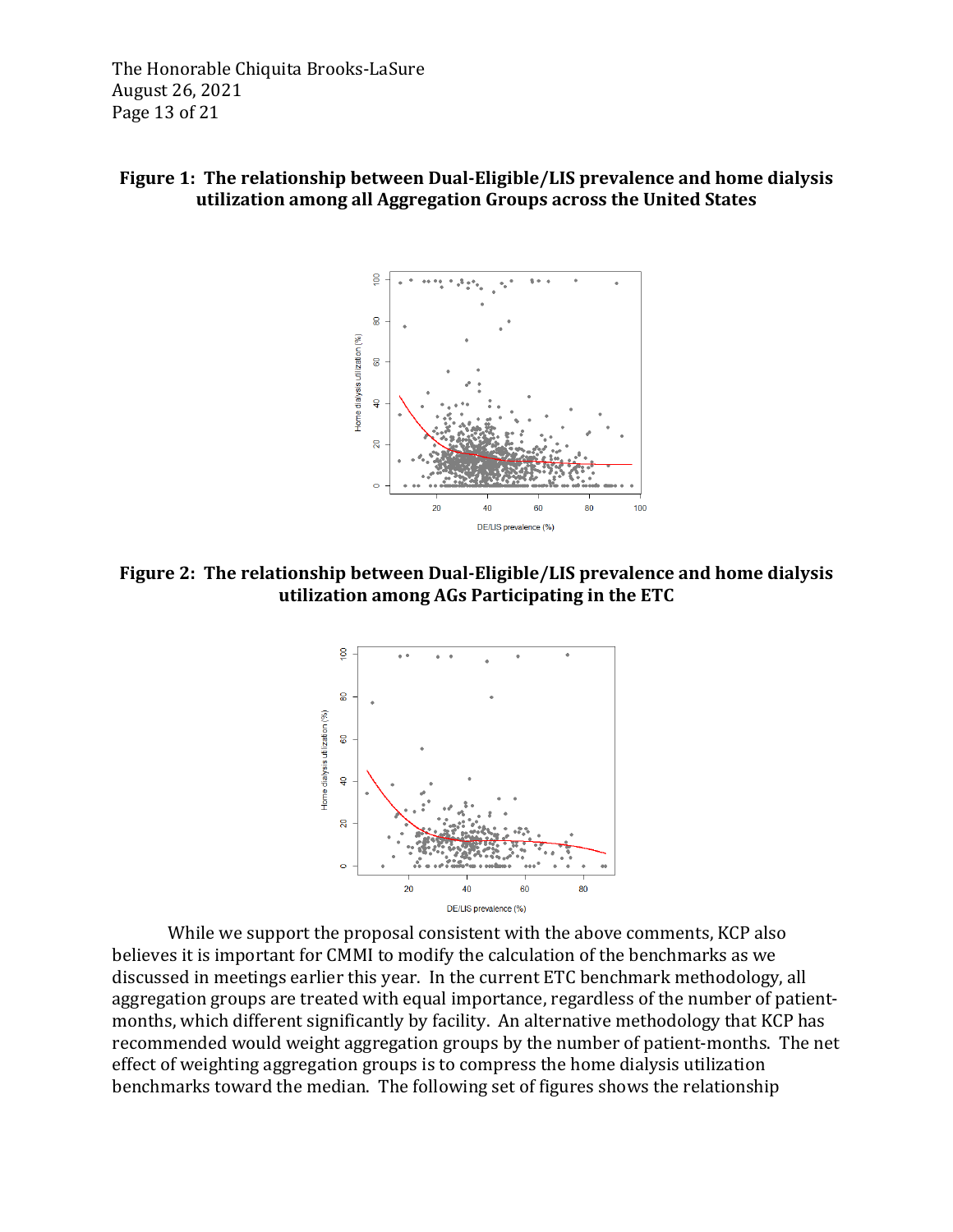The Honorable Chiquita Brooks-LaSure August 26, 2021 Page 14 of 21

between aggregation size and home dialysis utilization among non-ETC aggregation groups.

#### **Figure 3: Relationship between aggregation group size** and home dialysis utilization among non-ETC aggregation groups



If those aggregation groups with less than  $50$  patient-years are excluded, the relationship between aggregation group size and home dialysis utilization is also less pronounced, as displayed below, despite the fact that excluding small aggregation groups eliminates only 2.7 percent of qualifying patient-months in non-ETC HRRs.

### Figure 4: Excluding aggregation groups with less than 50 patient-years

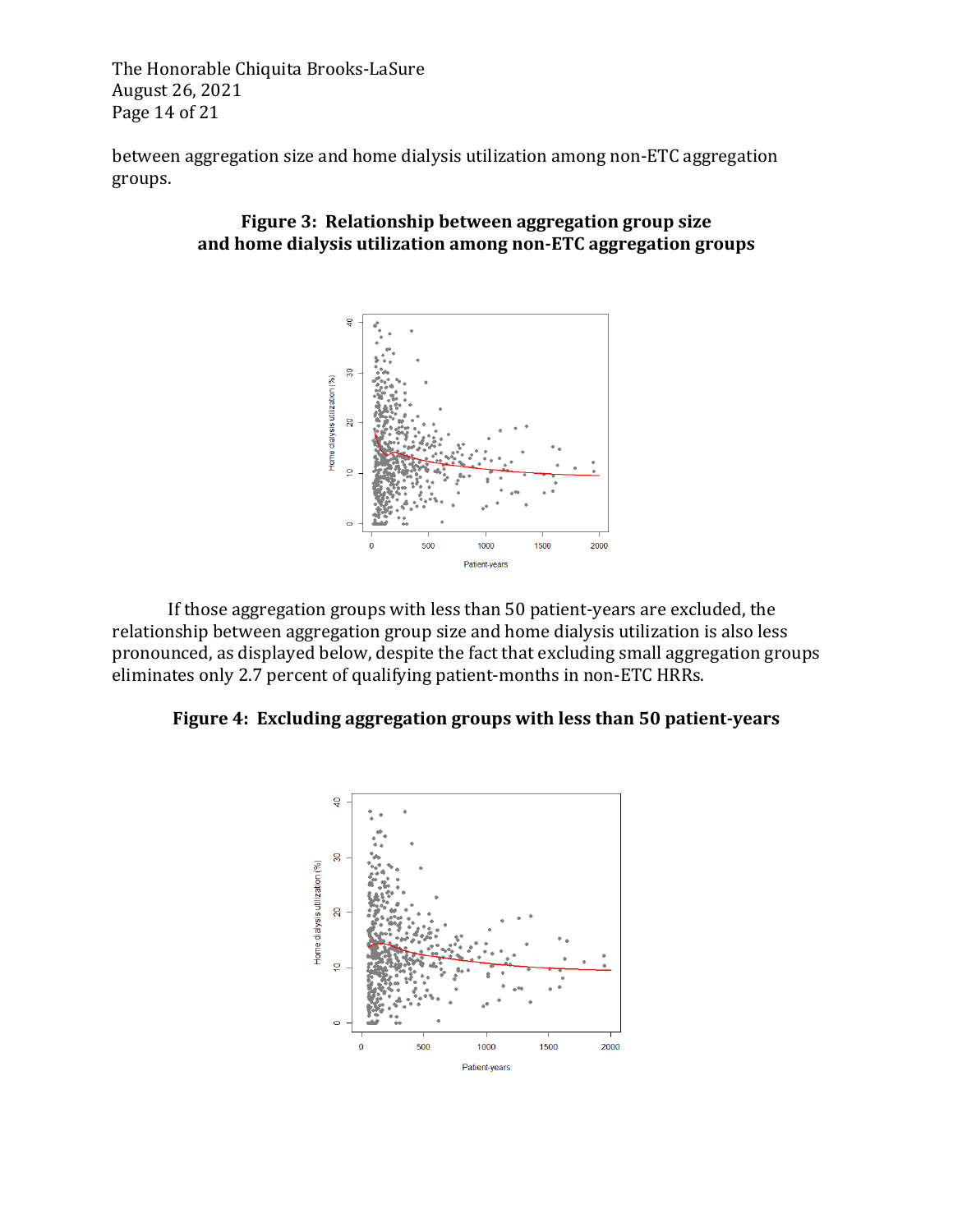The Honorable Chiquita Brooks-LaSure August 26, 2021 Page 15 of 21

The table below shows the distribution of patient-years in ETC aggregation group among the categories of home dialysis utilization that are implicitly created by the corresponding benchmarks. Indeed, roughly 80 percent of all patient-years reside within aggregation group between the 30th and 75th percentiles of aggregation group-wide home dialysis utilization.

| Home dialysis<br>utilization | Patient-years (N) | Patient-years (%) |
|------------------------------|-------------------|-------------------|
| $<6.83\%$                    | 13,816            | 13.7%             |
| 6.83-12.74%                  | 50,293            | 49.8%             |
| 12.75-18.32%                 | 29,357            | 29.1%             |
| 18.33-28.18%                 | 6,213             | 6.2%              |
| ≥28.18%                      | 1,275             | 1.3%              |

### **Table 6: Distribution of patient-years in ETC aggregation group among the categories of home dialysis utilization**

If aggregation groups are weighted by size, then the distribution of patient-years in ETC aggregation groups shifts, resulting in a distribution of patient-years that hews more closely to the percentiles themselves. However, weighting aggregation groups ultimately increases the percentage of aggregation groups in the lowest category of home dialysis utilization. However, the practical consequence of this is less clear. For aggregation groups with home dialysis utilization <9 percent (for example), improvement scale points are already more accessible, as they are awarded on the basis of 5 percent or 10 percent relative increases in home dialysis utilization. Nevertheless, weighting does create narrower intervals between the 30th and 50th percentiles, the 50th and 75th percentiles, and the 75th and 90th percentiles, thus increasing the practical likelihood of an aggregation groups advancing from one interval to the next (and thus increasing the number of achievement points that are awarded).

| Home dialysis utilization | Patient-years (N) | Patient-years (%) |
|---------------------------|-------------------|-------------------|
| $< 9.29\%$                | 32,931            | 32.6%             |
| 9.29-11.64%               | 21,138            | 20.9%             |
| 11.65-14.68%              | 27,463            | 27.2%             |
| 14.69-19.59%              | 14,166            | 14.0%             |
| $\geq$ 19.60%             | 5,256             | 5.2%              |

KCP continues to recommend that CMS adopt a population-weighted benchmark would avoid cherry-picking and lemon-dropping of more complex patients who are often Black or Hispanic. While the stratification based on dual-eligibility and LIS status helps to address some of the concerns, the population-weighted benchmark couple with that stratification would address the entire problem. This approach is similar to that used in Physician Compare, which use patient-weighted percentile to set benchmarks. The benefit is that facilities with a larger number of patients, which are often in larger urban areas and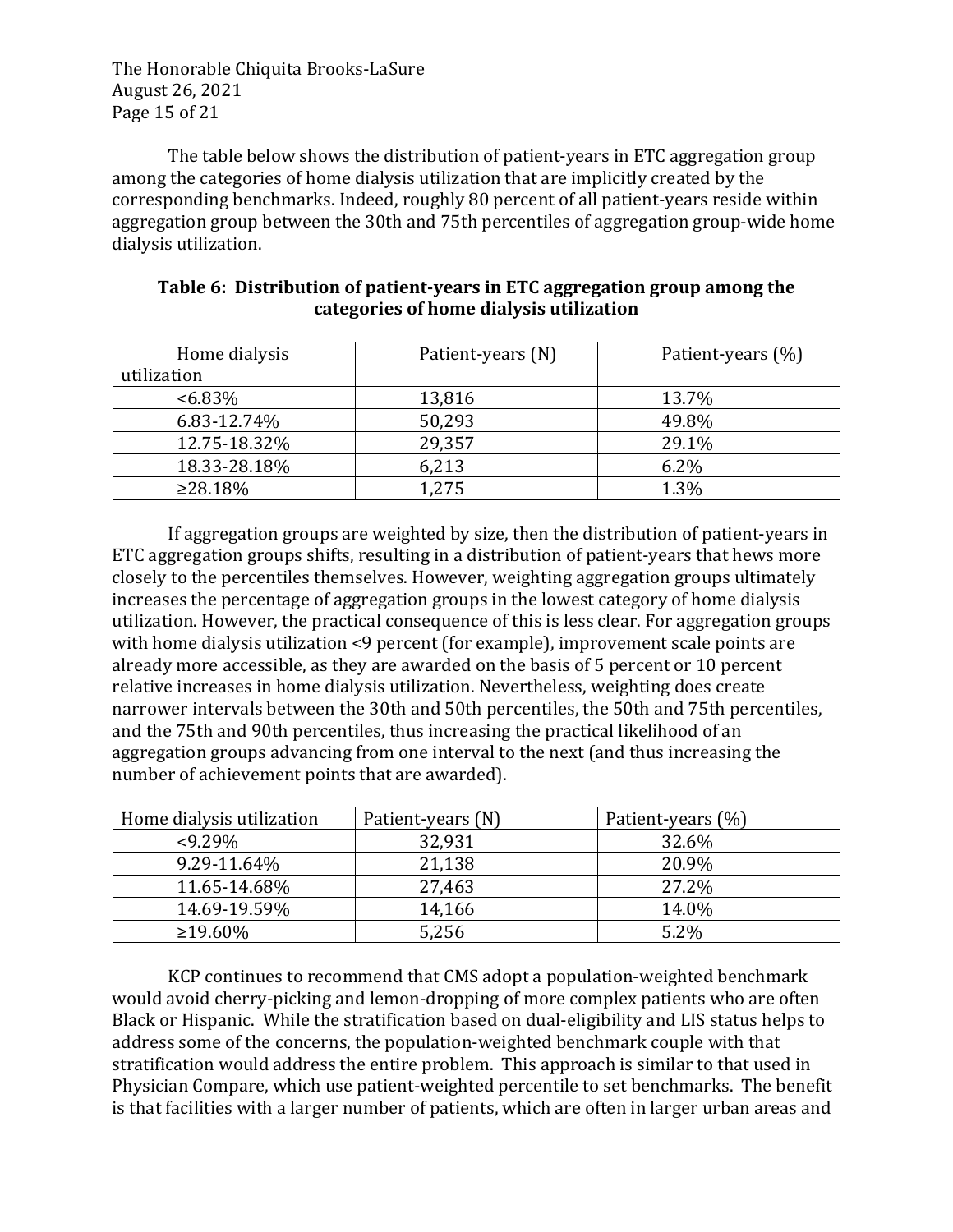The Honorable Chiquita Brooks-LaSure August 26, 2021 Page 16 of 21

often serve communities of color will be able to move among the tiers, which the current benchmark system makes extremely difficult. Knowing that movement is possible, as opposed to movement being nearly impossible, will motivate facilities and clinicians to improve. 

> **C. KCP** generally supports adding the proposed Health Equity **Incentive (HEI) to the improvement scoring methodology** and continues to recommend that the top tier should be accessible by improvement scoring as well as through **attainment.**

KCP agrees with that it is appropriate to provide an opportunity to earn an  $0.5$ -point increase on the improvement score when the participant's aggregation group home dialysis and/or transplant raises attributed to dual-eligible or LIS beneficiaries increases. We believe that it is appropriate to award these extra points, but it should not be a 5 percentage points increase from year to year because historic data demonstrate that 5 percent is likely an unachievable goal each year. Data analysis from CDRG demonstrates the importance of this policy in terms of closing the gap created by the current methodology. Its analysis shows that the entire gap is equal to 5 percent. It is not realistic to expect that gap to be closed in a single year. Therefore, KCP recommends that CMMI apply the HEI when the participants aggregation group rates increase above previous year's benchmark by 1 percentage point every two MYs, beginning for MY3.

In an analysis of all patient-months between July 2019 and June 2020:

- Home dialysis utilization in dual-eligible patients was  $7.8\%$
- Home dialysis utilization in non-dual-eligible patients was  $14.8\%$

In the current analysis of percentile benchmarks, absolute differences in home dialysis utilization benchmarks between dual-eligible/LIS  $\geq$ 50% and dual-eligible/LIS <50% among non-ETC aggregation groups were:

- At the 30th percentile,  $-5.9\%$
- At the 50th percentile,  $-4.3\%$
- At the  $75$ th percentile,  $-5.2\%$
- At the 90th percentile,  $-6.3\%$

However, within ETC aggregation groups, there is variability in the home dialysis utilization difference between dual-eligible/LIS patient-months and non-dual-eligible/LIS patient-months. In the caterpillar plot of differences among ETC aggregation groups, the negative values indicate that home dialysis utilization among dual-eligible/LIS patientmonths was lower than among non-dual-eligible/LIS patient-months.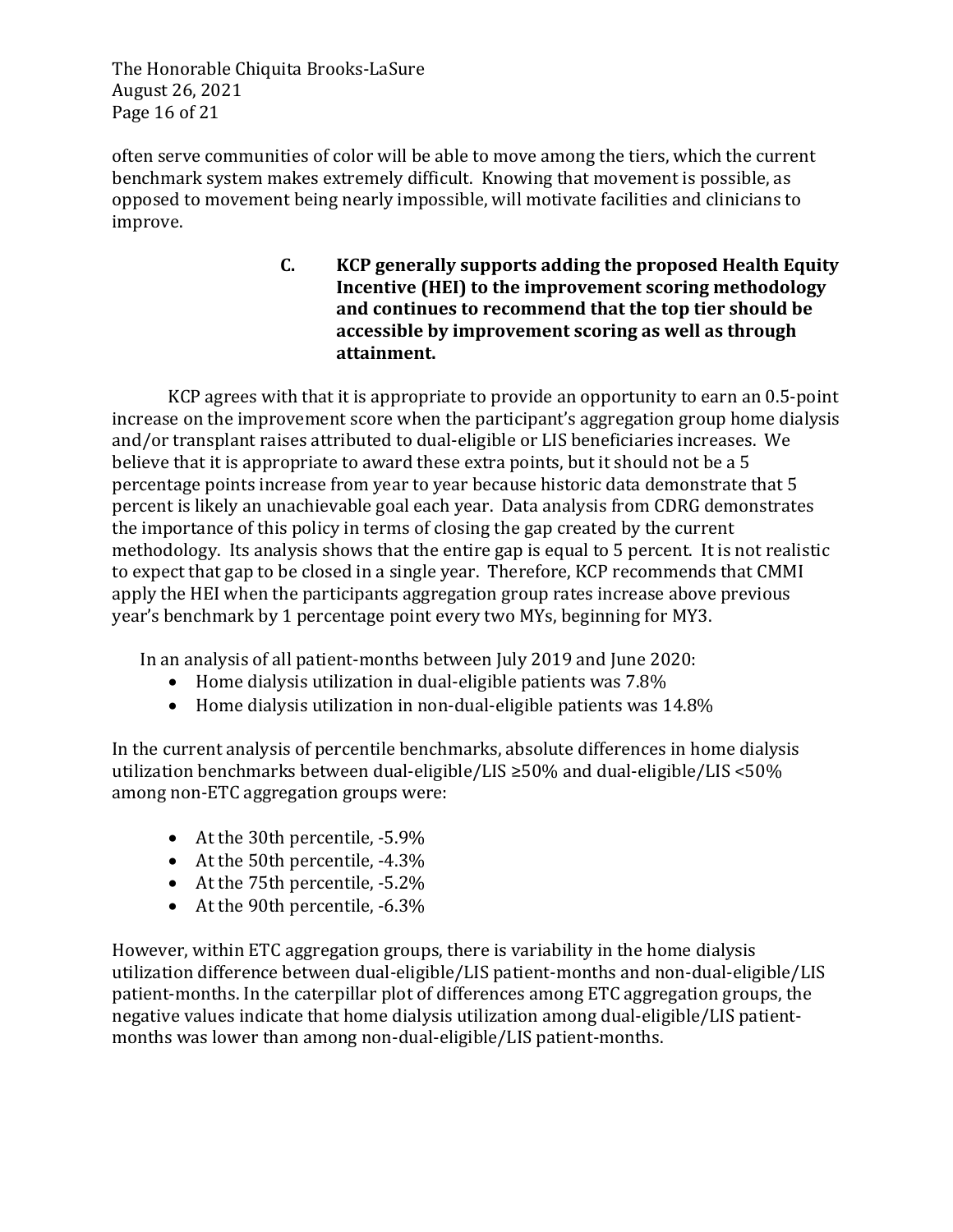The Honorable Chiquita Brooks-LaSure August 26, 2021 Page 17 of 21

### **Figure 5: Home dialysis utilization among dual-eligible/LIS patient-months compared to home dialysis utilization among non-dual-eligible/LIS patient-months**



Given this analysis, we support the HEI and awarding extra points when the increase in home dialysis and/or transplant rates in the dual-eligible and/or LIS patients above previous year's benchmark is 1 percent or more every two MYs, beginning for MY3.

KCP continues to request that CMS allow all ETC Participants to earn improvement scores to reach the top tier for scoring. While the HEI with a more reasonable percentage increase would help address the underlying concern, it remains important to recognize improvement for all ETC Participants. This approach would also align the program with other value-based models and truly incentivize home dialysis and transplant options.

# **VI. KCP** supports CMMI's proposals establishing a process for sharing **beneficiary-identifiable and aggregate data with ETC participants** related to their performance in the ETC Model.

It is essential for ETC participants to have access the data elements outlined in the Proposed Rule to allow for them to make informed decisions and practice pattern changes that permit improvement over time. A web-based platform that allows for easy retrieval before the start of the PPA period is essential. While CMS proposes that the data will be available no later than one month before the start of that period, we encourage CMS to provide as much time as possible. It would be helpful to participants to have the information in advance before the MY.

In addition, we ask that CMS also provide participants with the LIS patients prospectively to participants. Otherwise, these data are not available, yet they are critical to managing the patients in the Model.

We also agree that the data shared should be protected by existing federal privacy and confidentiality laws. While we do not oppose a separate data sharing agreement in principle, it is not clear from the level of detail in the Proposed Rule how it would differ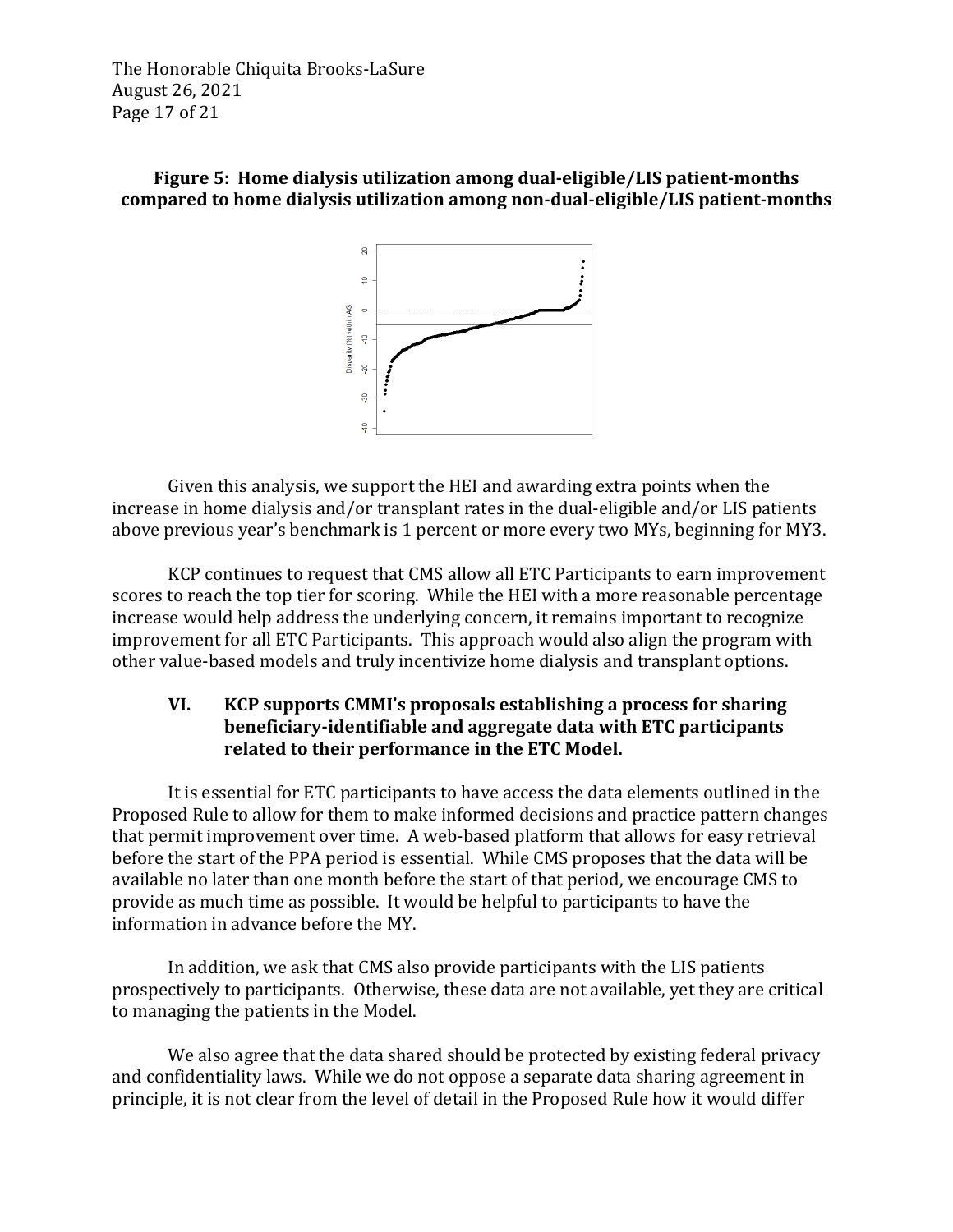The Honorable Chiquita Brooks-LaSure August 26, 2021 Page 18 of 21

from the existing HIPAA requirements. CMMI should clearly spell out those differences in rulemaking or indicate that the current HIPAA regulations are sufficient alone. Similarly, we do not believe that there should be additional restrictions on the data being shared other than those already required by HIPAA. ETC participants should be able to use these data for the same treatment and health care operations functionals permitted under HIPAA.

KCP similarly supports the proposals to provide aggregated data to ETC participants.

### **VII.** KCP supports the extension of the telehealth waivers and the expansion of the Kidney Disease Education (KDE) benefit waivers (including the **waiver of coinsurance amounts), but requests that the KDE benefit be expanded to include dialysis facilities.**

KCP supports the proposal to extend the PHE Medicare telehealth payment requirement waivers for the ETC model. Telehealth has proven to be beneficial to home dialysis and candidates for organ transplant during the pandemic. Retaining the telehealth flexibilities provides additional options for reducing barriers some patients face when considering home dialysis or accessing a transplant.

KCP also supports allowing KDE services to be furnished via telehealth with more flexibility. We strong support allowing providers to reduce or waive patient coinsurance obligations to remove financial barriers to accessing these important services. We also support Medicare reimbursing providers for 100 percent of the rate when a beneficiary does not have secondary insurance to cover the 20 percent copayment amount. CMS should clarify that the existing CMS-sponsored safe harbor will protect providers from being penalized or subject to criminal sanctions for reducing or waiving the coinsurance amounts. 

KCP reiterates our recommendation that CMS extend the KDE benefit not only to allow dialysis facilities to provide qualified staff or ETC participants with financial support for supporting the KDE benefit, but also to allow facilities to provide and be reimbursed for the benefit. We respectfully disagree with the conclusion that it is unnecessary for ESRD facilities to bill for KDE services. Up to 50 percent of patients with kidney failure do not receive pre-ESRD services. Thus, allowing facilities who employ individuals permitted to provide KDE to be reimbursed for these educational services would extend the availability of such services to the very patients who require them most. In these situations, it would be more efficient and less burdensome to allow facilities to bill for the KDE services as well.

The concern that permitting dialysis facilities who are participating in the ETC Model to support and provide KDE services is misplaced. If the goal of the Model is to increase access to home dialysis and transplant options, it does not make sense to stop dialysis facilities from using a critically important tool – patient education. There is no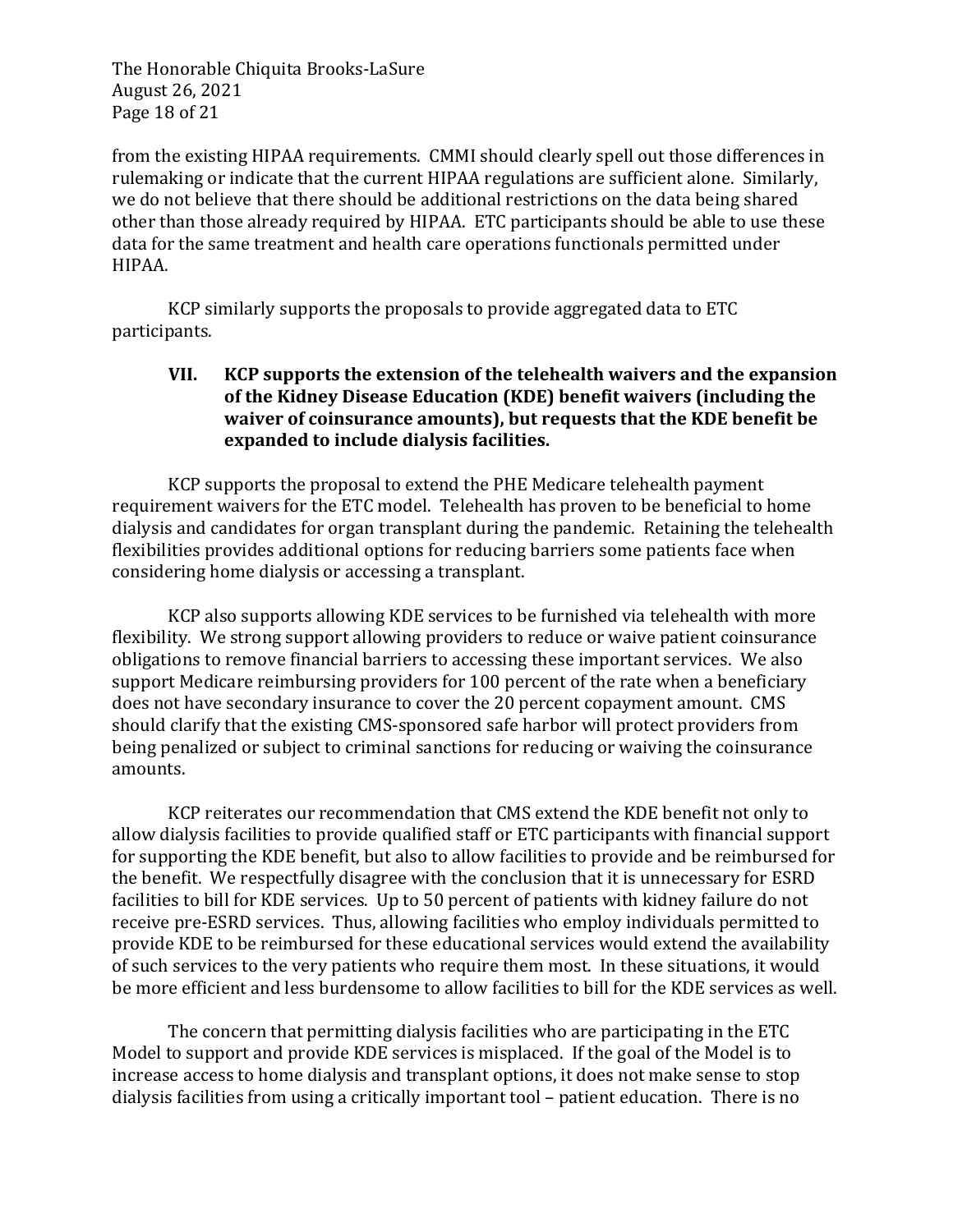The Honorable Chiquita Brooks-LaSure August 26, 2021 Page 19 of 21

evidence that allowing facilities to support or provide KDE services will result in unlawful or abusive relationships. One of the advantages of the current waivers is that it allows Stage V patients to access these services. Many of those patients have already selected a dialysis facility and should be able to access the full scope of educational services, including the KDE, to help them select the modality that is best for them. Moreover, allowing facilities to provide the benefit in the ETC Model would test whether the concern is warranted or not.

We also support extending the scope of clinical and qualified staff to include licensed social workers and registered dieticians/nutrition professionals who furnish services under the direction of an incident to the Managing Clinicians who is an ETC participant. 

While these waivers are important, they fall far short of allowing for the necessary care coordination envisioned by the Administration and that the ETC Model seeks to encourage. The current application of the Stark/anti-kickback law remains a substantial barrier to coordinating care. This law and its corresponding regulations prohibit physicians from referring patients for certain designated health services paid for by Medicare to any entity in which they have a "financial relationship." Yet, for nephrologists and facilities to work together to increase the number of patients who select home dialysis and the number of patients referred for transplant, such referrals from physicians to facilities participating in the ETC Model should be occurring. We understand that oversight agencies are hesitant to waive these restrictions that were originally enacted to prevent fraud and abuse and protect the Medicare programs. However, many of these requirements were established decades ago in a more traditional fee-for-service environment and are not well suited for bundled payment systems or modern, coordinated care models. As such, waivers of Stark/anti-kickback laws are essential elements for any efforts to bring greater coordinated care to Medicare. KCP and our members reiterates our commitment to work closely with the Department to help ensure that such waivers would be as narrow as possible to effectuate the goals of the model.

#### **VIII.** Response to Questions about PD catheters, patient experience measures, and publishing quality outcomes.

**PD Catheters.** KCP supports CMMI using its authority to test alternative payment structures to address barriers to PD catheter access as part of the ETC Model. Specifically, we recommend that CMMI test a bonus incentive payment for surgeons, hospitals, and surgery centers to bring reimbursement for PD catheter placement in line with AV Fistula reimbursement. Current reimbursement rates provide little incentive for surgeons to place a PD catheter. Even when a surgeon is willing to place it, he/she may have difficulty obtaining a place at a hospital to perform the surgery. We believe that creating a bonus for physicians that is not budget neutral to the ESRD PPS or the Monthly Capitated Payment (MCP) will help create an effective incentive to expand access to the procedure.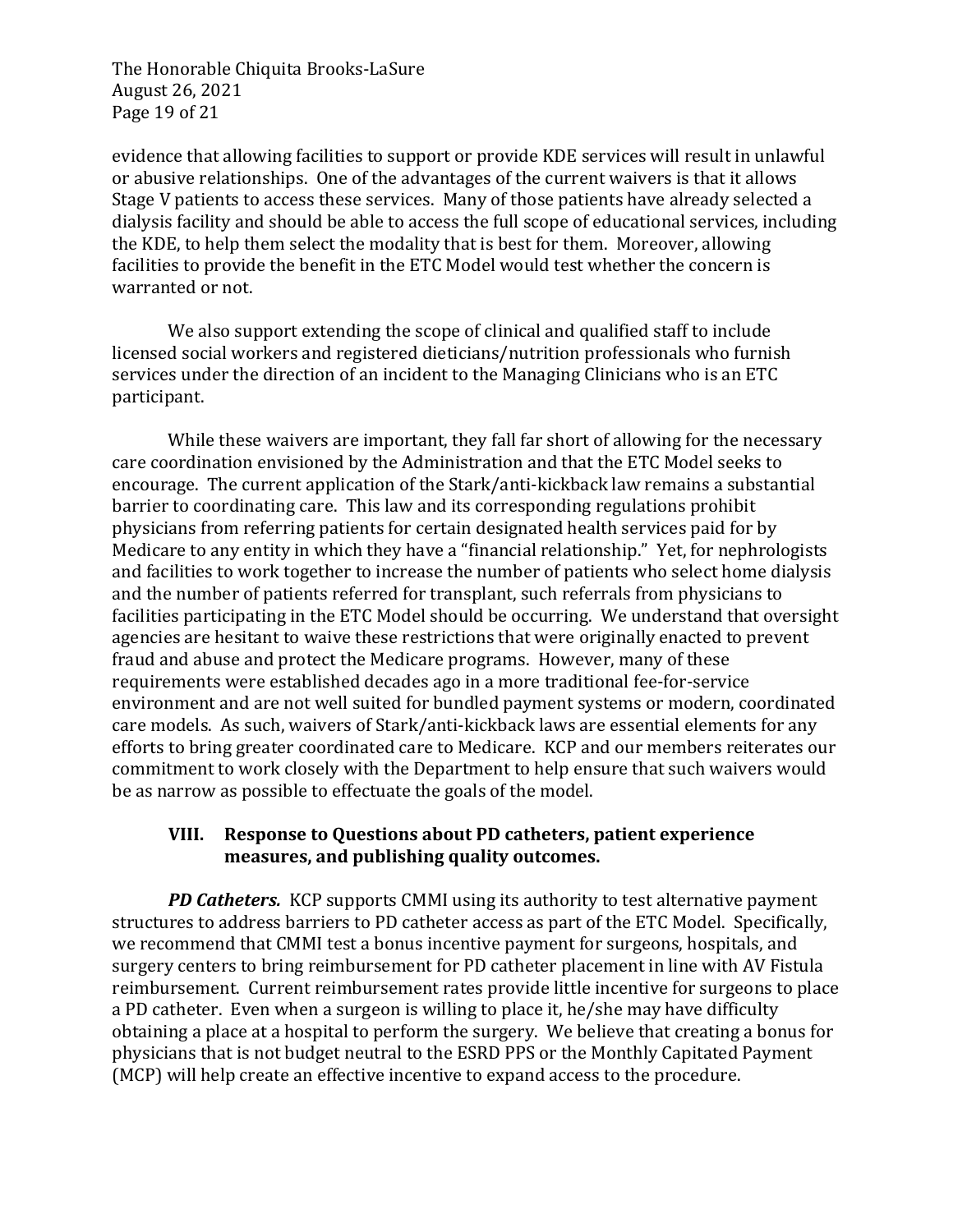The Honorable Chiquita Brooks-LaSure August 26, 2021 Page 20 of 21

**Home Dialysis Patient Satisfaction/Experience Measure.** KCP continues to support patient satisfaction measures. We have asked CMS to encourage AHRQ expand the current In-Center Hemodialysis Consumer Assessment of Healthcare Providers and Systems (CAHPS). While that measure has not yet been modified, a small group at the University of Washington (UW) has developed and initially tested a measure specific for home dialysis patients.<sup>10</sup> KCP is working with the UW team to identify ways to conduct a more complete testing so it could be submitted to the National Quality Forum (NQF) for approval and use in CMS ESRD quality program. We encourage CMMI to support this effort.

**Reporting Quality Outcomes.** KCP strongly supports transparency for individuals enrolled in the ETC Model and their care partners. To minimize confusion, we suggest that the reporting occur annually, consistent with the ESRD Quality Incentive Program (QIP) timeline. We recommend that the quality outcomes be available via a website, as well as posted at each facility aggregated in the HRR. Because the program is focused on aggregation at the HRR level, the data should be at that aggregated level rather than at the individual facility level.

# **V. Conclusion**

Thank you again for the opportunity to provide comments on the Proposed Rule. We appreciate the RFI and efforts to address many outstanding concerns KCP has raised about the ETC Model. Kathy Lester will be reaching out to schedule a meeting, but please do not hesitate to reach out to her if you have any questions in the meantime. She can be reached at klester@lesterhealthlaw.com or 202-534-1773.

Sincerely, **John Butler** 

Chairman

<sup>&</sup>lt;sup>10</sup>Matthew B. Rivara, Todd Edwards, Donald Patrick, et al. "Development and Content Validity of a Patient-Reported Experience Measure for Home Dialysis." 16 CJASN 588-98 (2021).